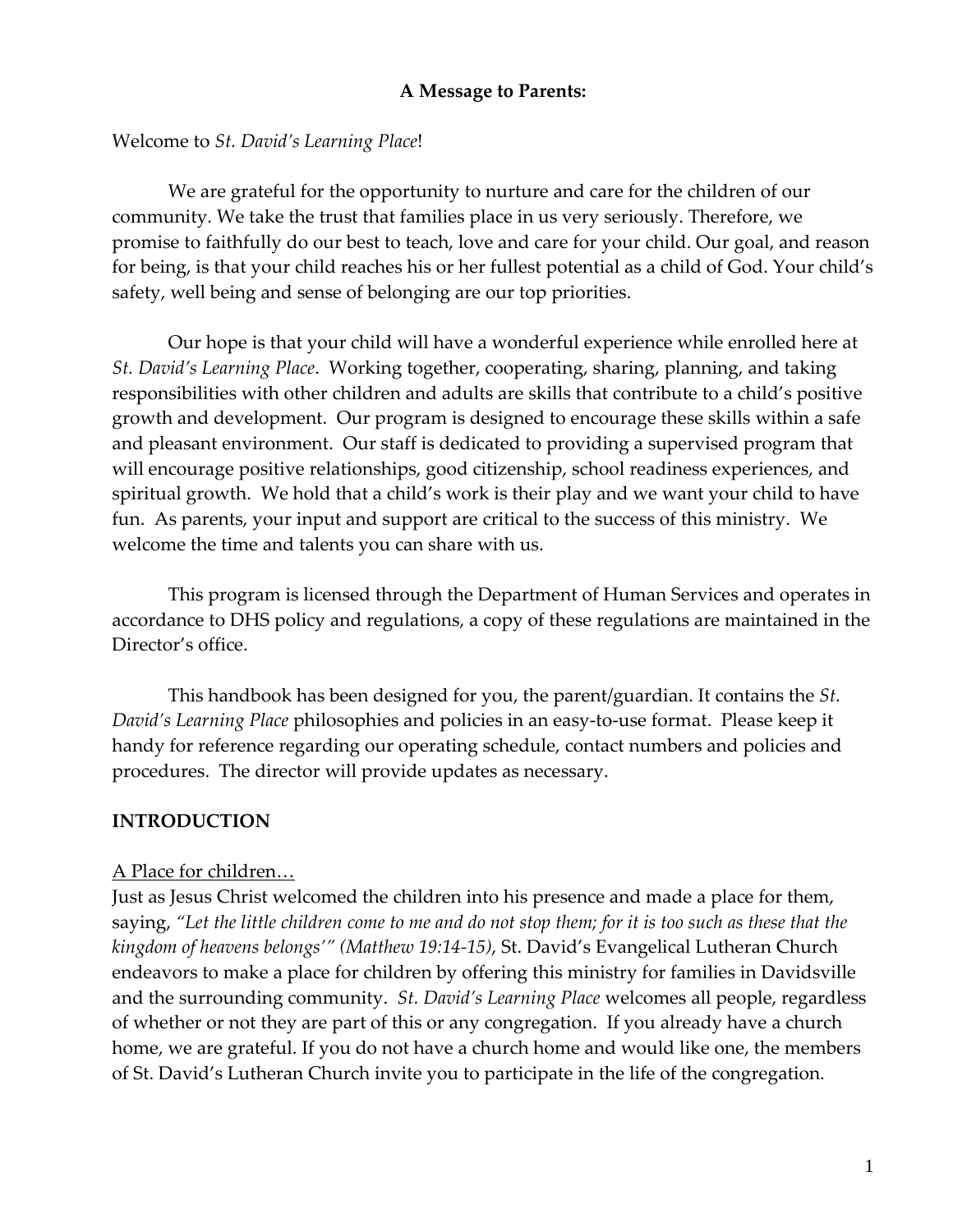Our Educational Philosophy

*St. David's Learning Place* strives to provide an environment in which children: \*Experience God's love through nurturing relationships with staff, strong friendships with peers, and a positive self image \*Experience a place of safety and belonging \*Participate in planned, child appropriate school readiness activities \*Discover and nurture their creative expression \*Develop vocabulary and meaning through exploration of books, experiences and conversation \*Cultivate a desire for knowledge and a love of learning \*Utilize their innate curiosity in opportunities for discovery and problem solving \*Follow directions, work, and play cooperatively \*Make the transition from home to the school environment \*Respond to structure and direction outside of the home

*St. David's Learning Place* gears all activities to be **developmentally appropriate** and works to meet the learning style of each child. Teaching will be approached from a perspective that sees each child as one "created in the image of God."

*St. David's Learning Place* recognizes parents as the first and most significant educators of their children. We recognize that this is an ongoing role and strive to support parents in this very important responsibility.

## Our Mission

The mission of *St. David's Learning Place* grows from the mission of St. David's Evangelical Lutheran Church to families of the community. Our mission is to provide safe and healthful care of the children in an atmosphere designed to promote intellectual growth, creative thinking, active learning, physical skills, as well as social and spiritual development.

## A Safe Haven for Children in the Community

St. David's Lutheran Church is a "Safe Haven Congregation," and as such, provides a safe haven for community children, is staffed by caring adults, and uses a curriculum of engaging activities aimed at nourishing children's minds, bodies and spirits.

| <b>St. David's Learning Place</b> |                                    |
|-----------------------------------|------------------------------------|
| Director:                         | Ms. Jennifer Percinsky             |
|                                   |                                    |
| Learning Place Phone:             | $(814)$ 479-7390                   |
| Learning Place e-mail:            | learningplacestdavids@gmail.com    |
|                                   | learningplace@stdavidslutheran.org |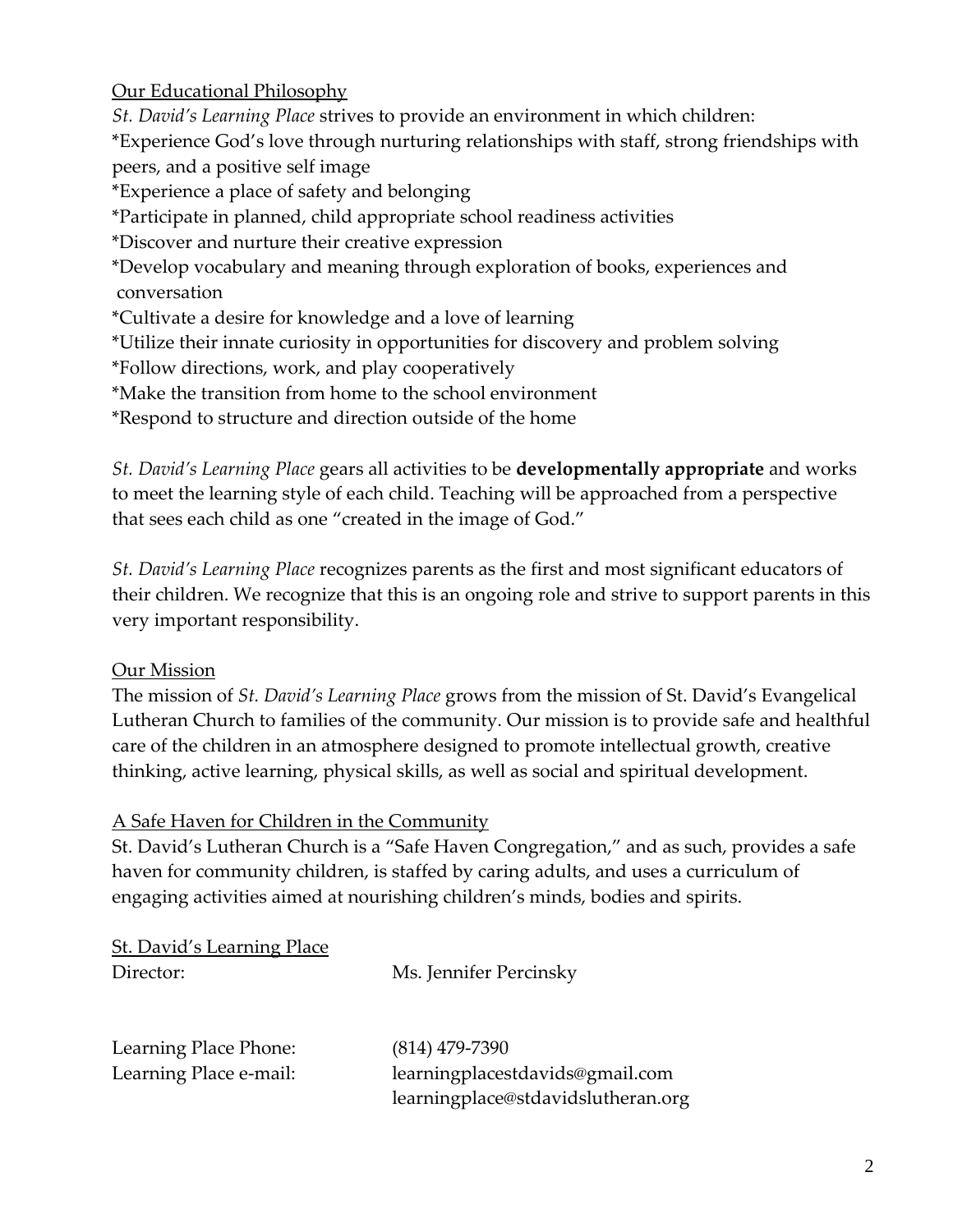Service Days and Hours of Operation: 6:45 a.m. – 5:30 p.m. Monday through Friday

*For holidays and preschool schedule see annual calendar*

#### St. David's Lutheran Church

| Pastor:                                                                  | Rev. Faron Johnson                                                                            |
|--------------------------------------------------------------------------|-----------------------------------------------------------------------------------------------|
| Church Address:                                                          | PO Box 427<br>401 N. Main St.<br>Davidsville, PA 15928                                        |
| Church Office Hours:<br>Church Office Phone:<br>St. David's Web Address: | Monday-Friday $9:00$ a.m. $-3:00$ p.m.<br>$(814)$ 479-4110<br>http://www.stdavidslutheran.org |

# We are a Peanut **FREE** facility.

# **ENROLLMENT/REGISTRATION AND ATTENDANCE**

A pre-enrollment conference will be scheduled with parents/guardians with the Learning Place Director. This meeting will give you and your child an opportunity to get acquainted with *St. David's Learning Place* and will give us the opportunity to get to know you better. Registration will be done during this meeting. Completion of the following forms is necessary prior to your child's first day: **Service Agreement, Emergency Contact, Sunscreen Permission, Photography Permission, and Receipt of Parent Handbook**. You will be given a **Health Assessment** form which must be completed by your child's medical provider within 60 days of enrollment. Payment of the registration fee is required at the time of registration (for Fees see section IX).

We serve children ages 2 through 11. Families who are currently enrolled in the program will have first priority for enrollment. Members of St. David's Lutheran Church will have the chance to enroll before opening enrollment to the public. If a class is full, new applicants will be placed on a waiting list. Maximum enrollment is based on DHS regulations.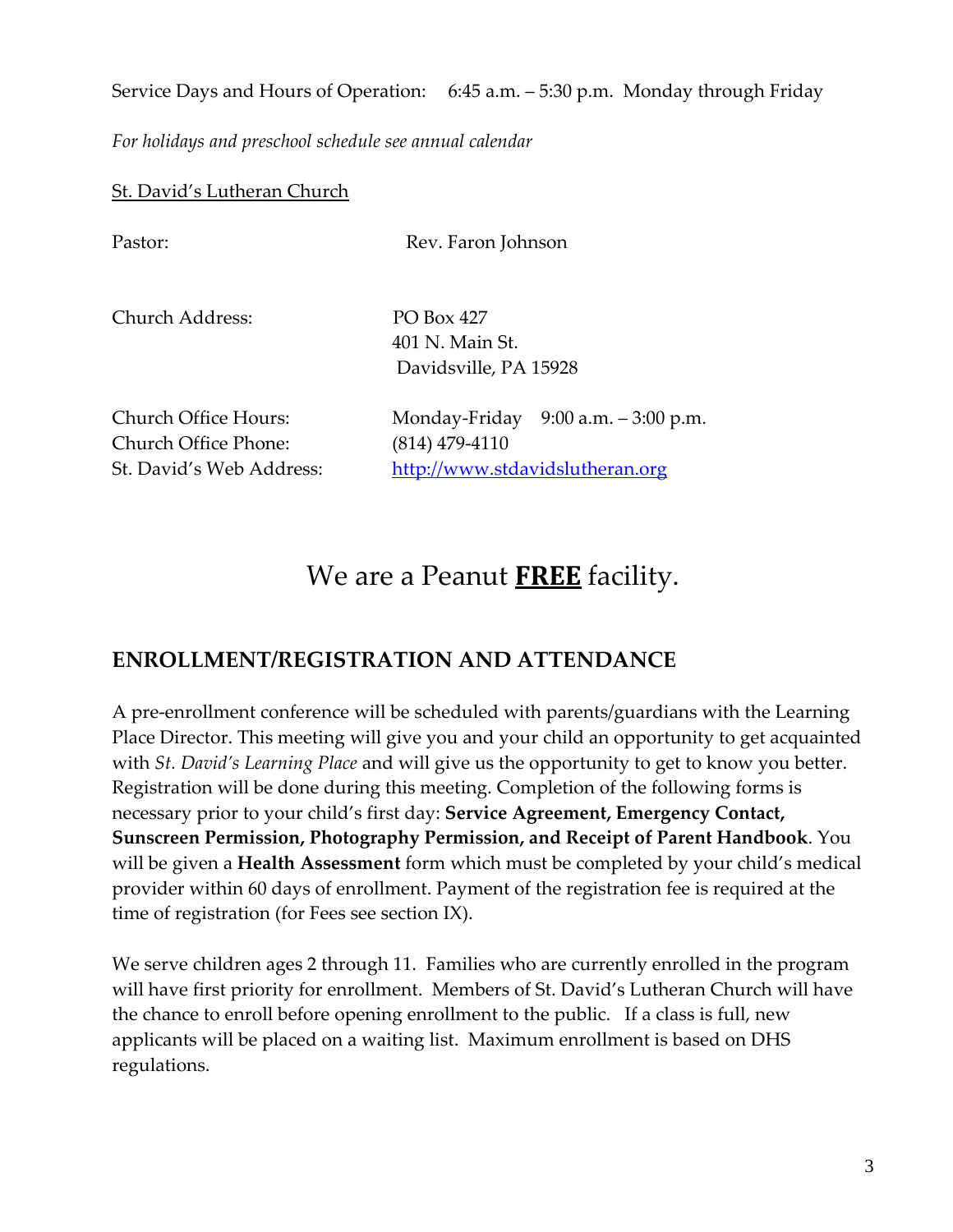# Programs Available: FULL and PART TIME CHILDCARE

# **\*\*\*Students must be in attendance a minimum of 2 part time days to hold their spot during the school year.\*\*\***

Ages 3 thru 11 Year round Monday through Friday. 6:45am to 5:30 pm Full day and half day care Preschool age children enrolled in daycare during preschool hours are included in the preschool program

3-YEAR-OLD PRESCHOOL: September through May. Twice weekly, either M/W or T/Th 9:00 am to 12:00 noon

4-YEAR-OLD PRESCHOOL: September through May. Monday through Thursday 9:00 am to 12:00 noon

## **BEFORE AND AFTER SCHOOL CARE**

Monday through Friday 6:45 am until school bus pickup, from CTASD school bus drop-off until 5:30 pm

All day (6:45 am-5:30 pm) on scheduled CTASD school vacation days Care is provided for morning delays and early dismissals Full time school age childcare is offered during the summer

#### **SPECIAL EVENTS/FIELD TRIPS**

We will periodically offer special events and field trips as part of our ministry with the children. Families enrolled in *St. David's Learning Place* are invited and welcome to participate in any of the ministries and activities of the congregation. Parental permission is required for any *St. David's Learning Place* off-site events.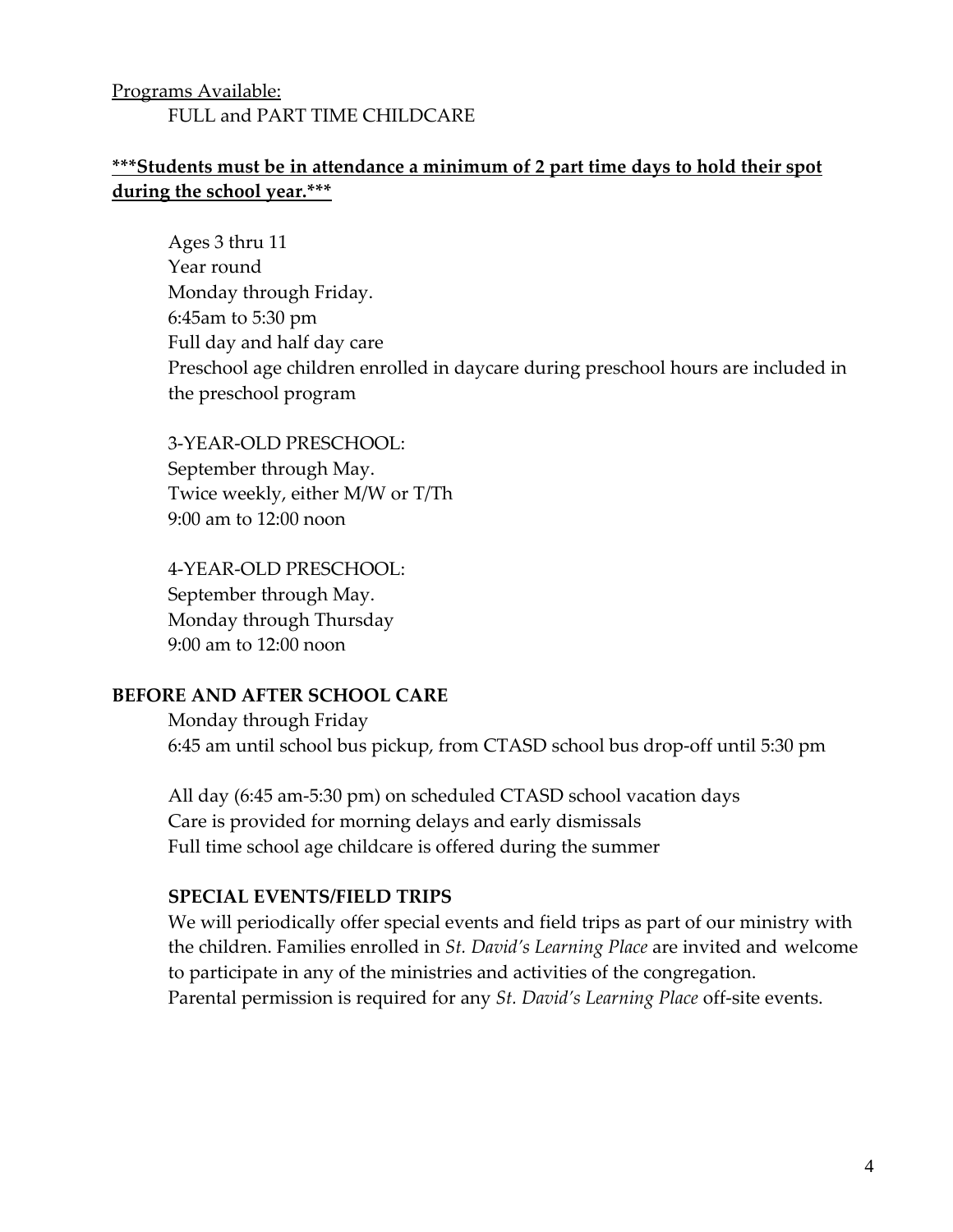# Attendance:

A calendar noting the days of operation for each program option will be provided prior to the start of the school year. Holidays, teacher in-service days, and other important dates will be included.

In the event of an emergency closing there will be an announcement on local TV (WJACTV) and you will receive a message through the APP Bright-wheel.

# Willful Termination

If you no longer need child care and/or preschool services at *St. David's Learning Place*, we require that you provide **three** weeks written notice of your child's last day in the program. You are responsible to ensure that your fees are paid up to date of your child's last day of services. We may request to have an exit conference with you.

# SUSPENSION AND EXPULSION

If there would be a recurring behavior problem, the Director and St. David's Learning Place Board would reach out to our STARS quality coach. After discussing the situation with them we would have a meeting with the parents of the child. With the advice of our STARS coach, and after the meeting with parents, we will decide if Early Intervention needs to be called. The child can be screened and get the services in place that they need.

It is our desire to provide a stimulating and worthwhile program for all children interested in participating in *St. David's Learning Place* (see appendix for civil rights statement on services). **There are times, however, when enrollment in the program may be terminated. Listed below are several examples:**

- Persistent late pick-up of child at the end of the day
- Failure to pay tuition/fees on schedule
- Persistent inappropriate or harmful child behavior
- Persistent non-adherence to policies and procedures as outlined in the Parent Handbook

In the event that one of these or a similar circumstance exists, we will address it by taking the following steps to rectify the situation:

- 1. Teachers will have a conference with the Director to bring up the issue.
- 2. Teachers and the Director will document the behavior over a 30 day period.
	- a. What, if anything, triggers the behavior.
	- b. Positive behavior strategies will be implemented.
	- c. Professional Development trainings will be provided for the teachers to give the teachers more information on how to better handle the behavior.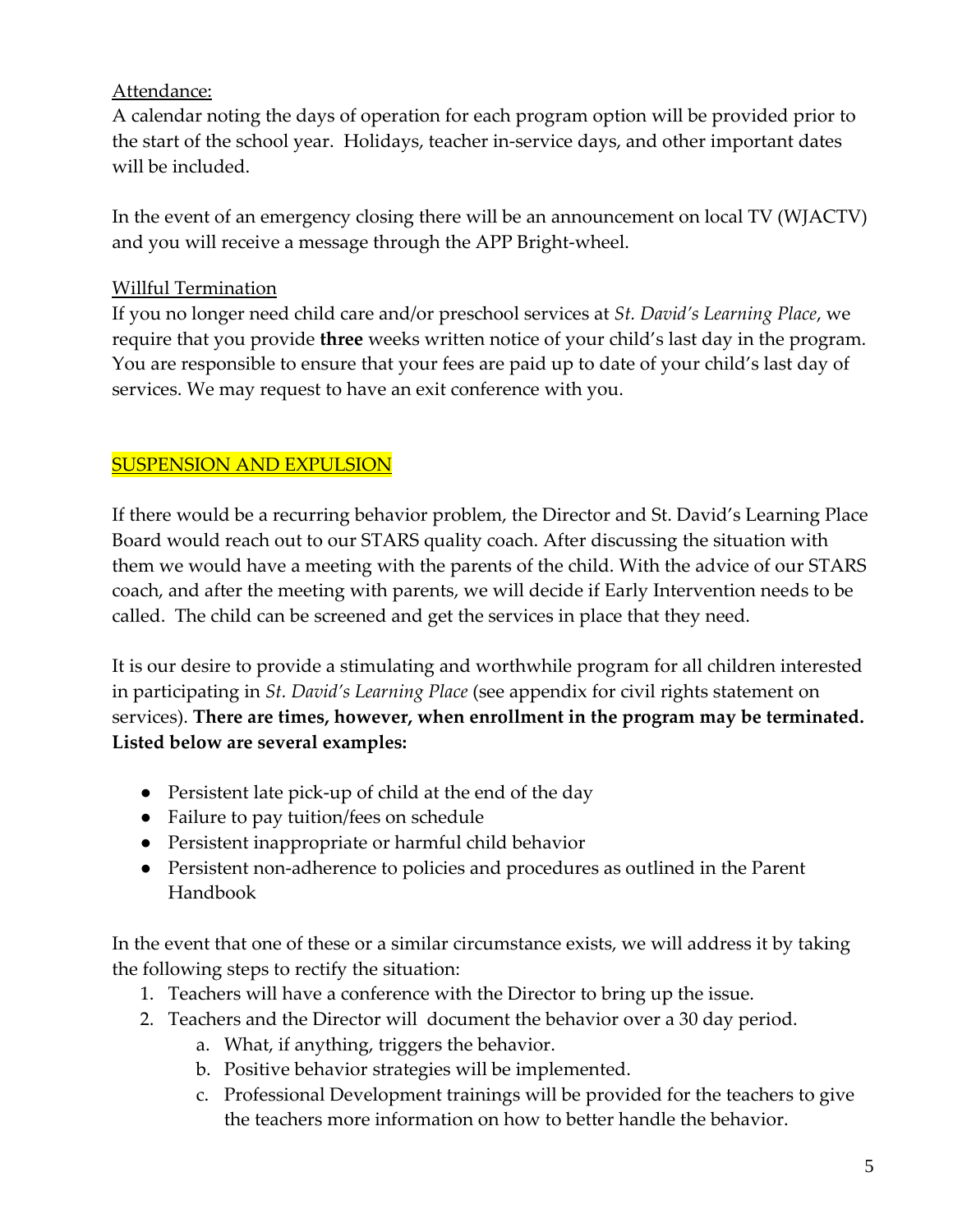- d. Once the given time frame is finished, the teachers and Director will meet again to discuss the documentation.
- 3. The documentation will be presented to the parents in a meeting.
- 4. The documentation and notes from the meeting will be taken to the Governing Board.
- 5. A second meeting will be held with the parents, Director, Board members, and teachers to discuss what further actions need to be taken.
- 6. A meeting or conference call will be made to our STARS quality coach to discuss all of the actions that have been taken.
- 7. A third and final meeting will be held including all parties from past meetings with a STARS representative.

If the situation hasn't been resolved, the suspension and/or expulsion will be implemented. St. David's Learning Place will contact OCDEL (1-800-CONNECT) before notice is given.

# **PROGRAM INFORMATION**

*St. David's Learning Place* Curriculum Philosophy:

- 1. The curriculum will be developmentally appropriate, relevant, active and engaging for children.
- 2. The curriculum will provide opportunities for learning and social interactions and encourage children's faith growth and provide learning and fellowship through positive relationships in a safe environment.
- 3. The curriculum will be accomplished through programming which encourages their success and which includes music, creative art, stories, drama, games, recreation, guided homework time for school age children, chapel time, and a nutritional snack.
- 4. The curriculum will provide a framework for engaging children's learning through active exploration, problem solving, discovery and conversation. The activities provided will engage children in a wide range of meaningful experiences in an effort to prepare them for kindergarten and beyond.
- 5. *St. David's Learning Place* is a ministry of St. David's Lutheran Church and as such will provide children appropriate worship opportunities and Christian faith formation activities as part of the curriculum.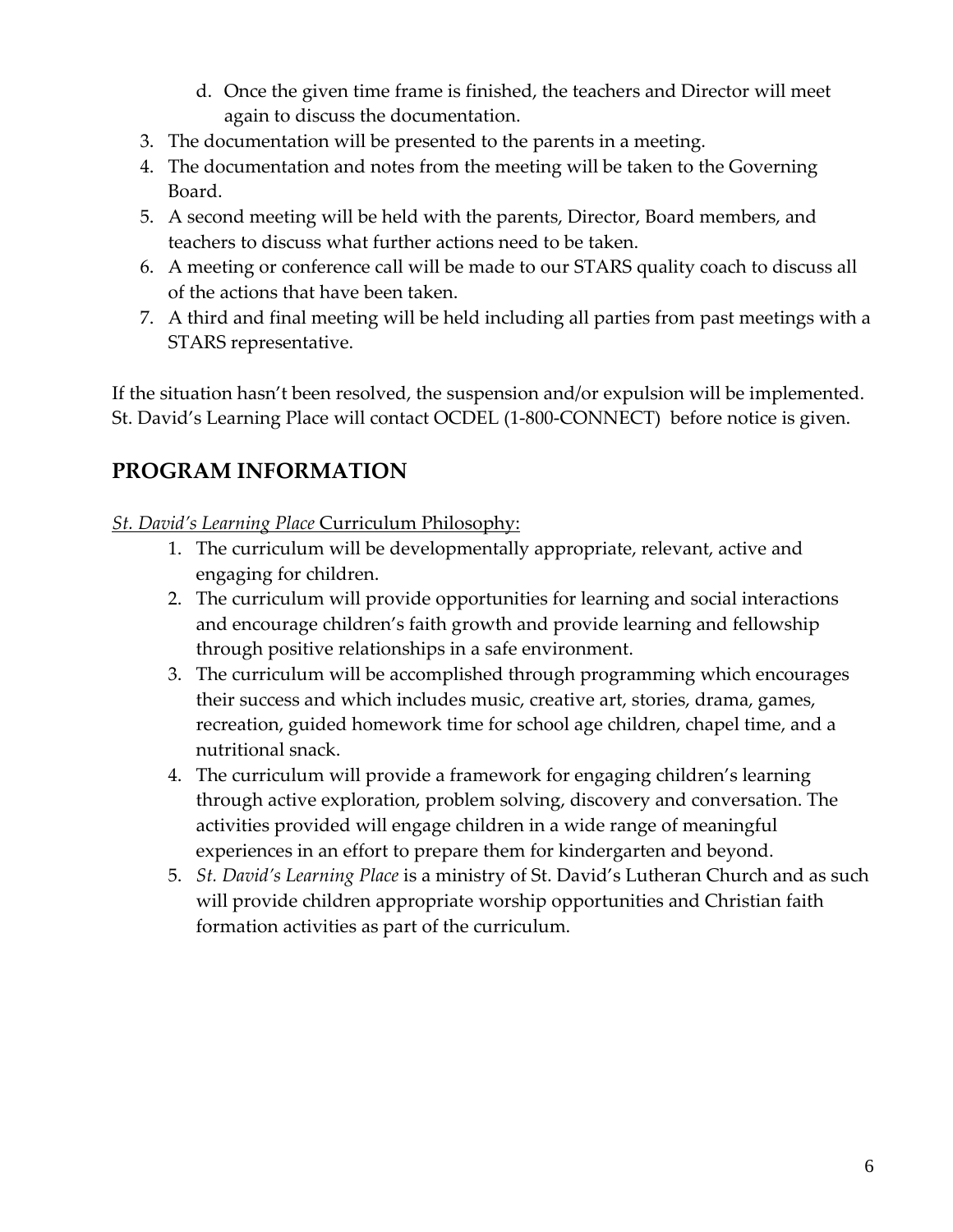## The Preschool Curriculum

We use *Creative Curriculum* with our 3 and 4-year-old Preschool program. It is based on the most current knowledge of how children learn best and what skills they need to develop to achieve success both in school and in life. Our goal is to provide a program that offers kindergarten readiness in a developmentally appropriate manner within a Christian environment. Planned activities will encompass:

| Social Skills             | Creative Art             |  |
|---------------------------|--------------------------|--|
| Dramatic Play             | Music                    |  |
| Fine Motor Skills         | Math and Science         |  |
| <b>Gross Motor Skills</b> | Self-help Skills         |  |
| Literacy                  | Technology               |  |
| Language Arts             | <b>Faith Development</b> |  |

During the school year (End of August through late May) we only serve students who attend Conemaugh Township School District. This includes all breaks, school closings, delays, early dismissals, etc To attend our program during these months, a student must be enrolled in either our Preschool program or our before and after school program. If your child is enrolled in before and after school care, they must be attending Conemaugh Township. Any other student is welcome to be a part of our summer programs.

## Communication with the School System

We continue to be in communication with the local school district on issues of curriculum to assure that what we offer is consistent with the needs of preschoolers in terms of kindergarten readiness. We also believe that for preschool children, their play is their work. Our programming will be respectful of their developmental needs.

## Before and After School Program

Our Before and After School program will provide creative and educational activities in a Christian environment which encourages and supports learning through structured play, recreation, homework assistance, and quiet time.

## Learning within a Christian Environment

As a ministry of the congregation, *St David's, the Learning Place* will offer faith based activities for the children consistent with the Lutheran expression of the Christian faith. While children will not be separated from an activity such as chapel time or prayer before meals, we strive to respect each person's faith tradition. We will work with parents to ensure the inclusion that is best for their child. Our goal is to encourage faith development through story, prayer and song.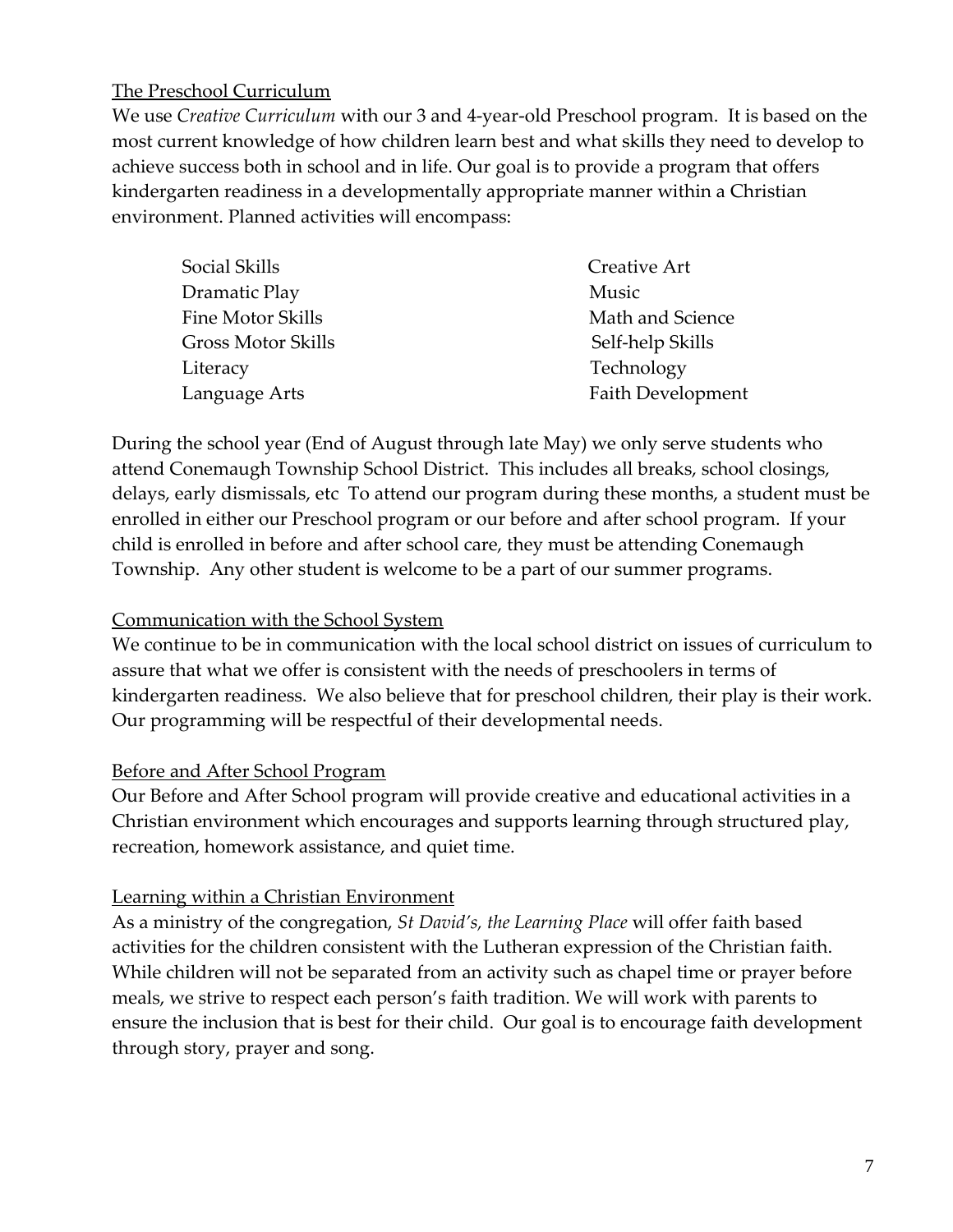#### Snacks and Meals:

We ask parents to send in snack once a month. Each month your child will be given a snack calendar, and the number of children that snack will need to be provided for. For those children who participate in full day/part day child care, and are with us during the noon hour, lunch must be supplied by parents.

We do not provide meals, so be sure to provide a lunch with your child's nutritional needs in mind and supply everything that is needed: Cold pack, spoon and/or fork, napkin, and drink or water bottle to fill up. We ask that you label your child's lunch and reusable containers. Please no milk due to no refrigeration space, juice may be packed for afternoon snack.

Children who arrive before 8:00 a.m. may bring a breakfast. We ask that you follow the same procedures as with a lunch.

# We are a Peanut/Nut **FREE** facility.

#### Transitioning through our Program

As our students grow and transition through our program, we try to make this time as easy as possible. Throughout the day our students get to spend time with all of our teachers. If it's early morning drop-off or later afternoon pick up, they will get to spend time with all of our teachers. As our day progresses, we combine age groups, as numbers drop, and teachers leave for the day, the student interact with different teachers every day. This gives the students a chance to be with other age groups as well as teachers. The students also get a chance to be in all of the rooms. As we combine our classrooms we move to different rooms. Once it is time for a child to transition, they have already been in the room, and know what to expect. As your child grows through the program, and it is time to transition to the next room, they will already have a relationship built with their new teachers.

Before the school year starts, there is an orientation for the classrooms. This is an evening where the families come for a quick meeting. While the parents are meeting with the Director, the students are in their classrooms meeting their teachers and other classmates. The parents get paperwork for the school year and a copy of different policies that we go over during the meeting. Students get their folder for the year on this day as well. Their folder is stuffed with all kinds of information that they will need for the first few weeks.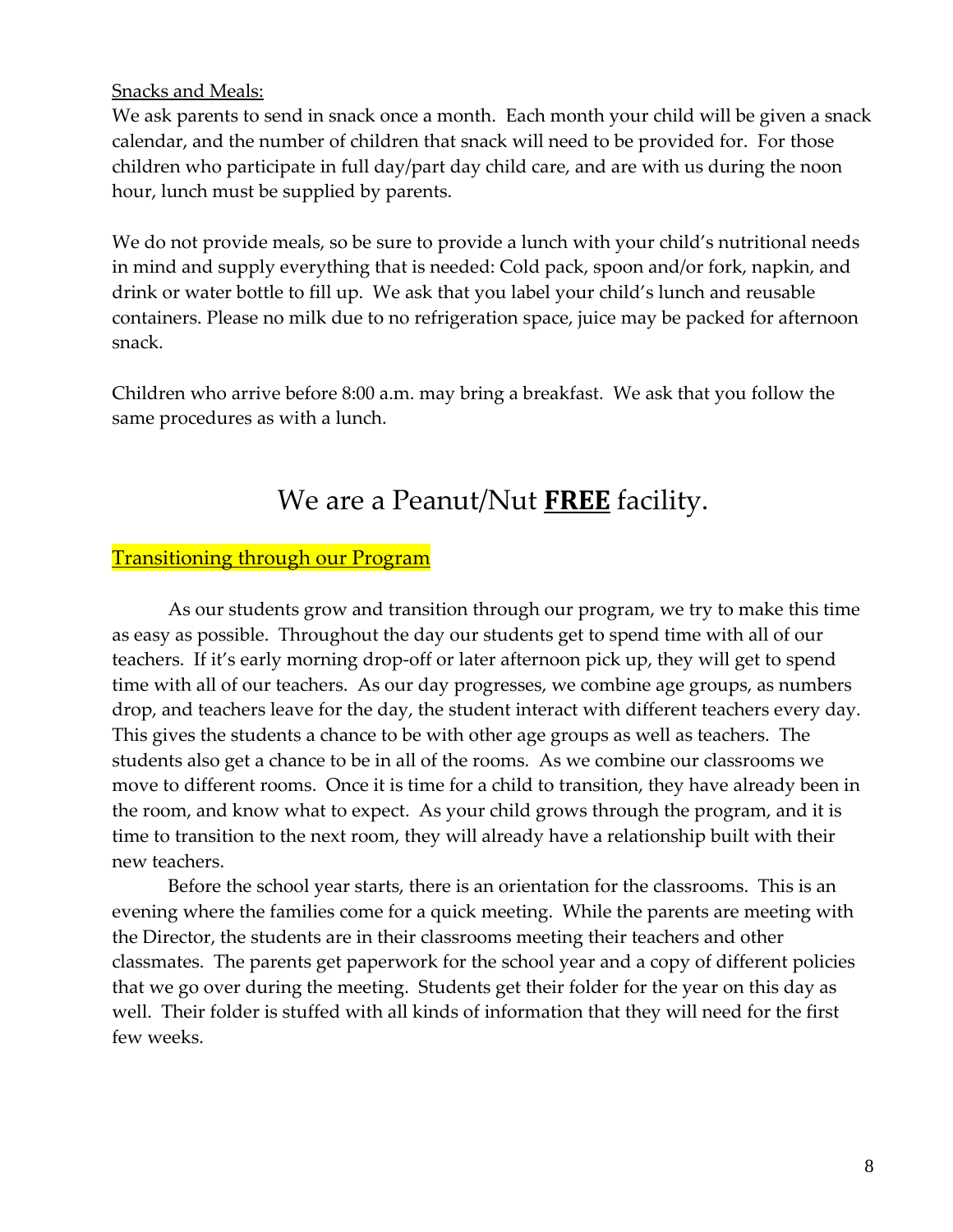In order for a child to qualify for our 3 year old preschool classroom they must meet the age requirement, and birthday cut off set by the Conemaugh Township School District. Children must be potty trained. Accidents happen and that is ok. Students in our 3 year old preschool really start to dive into the academics. We start to write our letters, numbers and first and last names. We start to introduce the sounds that each letter makes. Conemaugh Township Elementary School has given us the top 16 things that our students need to know when going into Kindergarten. This classroom really starts to dive into these very important topics. The students learn how to sit at the table, sit for a longer circle time, and raise their hand. This classroom has a much for structured schedule for the day. Each class has chapel once a week as well.

For a child to move on to our four year old class, they must meet the same requirements of moving to the three year old room. We like for our four year old students to be able to take care of their bathroom needs on their own. We understand that accidents happen and have no problem helping with those. This class is the heaviest on academics. They work hard on their letters and letter sounds. They start to work on one-to-one correspondence with their numbers. They have a longer circle time and work on the days of the week and months of the year. The students work on putting letters together to form words. The class continues to work on writing their first and last name. The teachers also work with the students on learning their parents names, phone number, address and birthdate. Later on in the year, students will start to work on simple rhyming words, and sorting different objects.

St. David's Learning Place has a partnership with Conemaugh Township Elementary School. We work closely together to make sure that our students are prepared as possible for Kindergarten. The Director and Principle communicate to make sure that our curriculum is meeting the requirements that they have set for their students. Four year old students get the chance to go to the Elementary School for a "Kindergarten Experience Day" where they get to see a day in the life of a Kindergartener. With this being a very big life transition for our students, we work closely with parents, teachers, and CTE to make is as smooth as possible!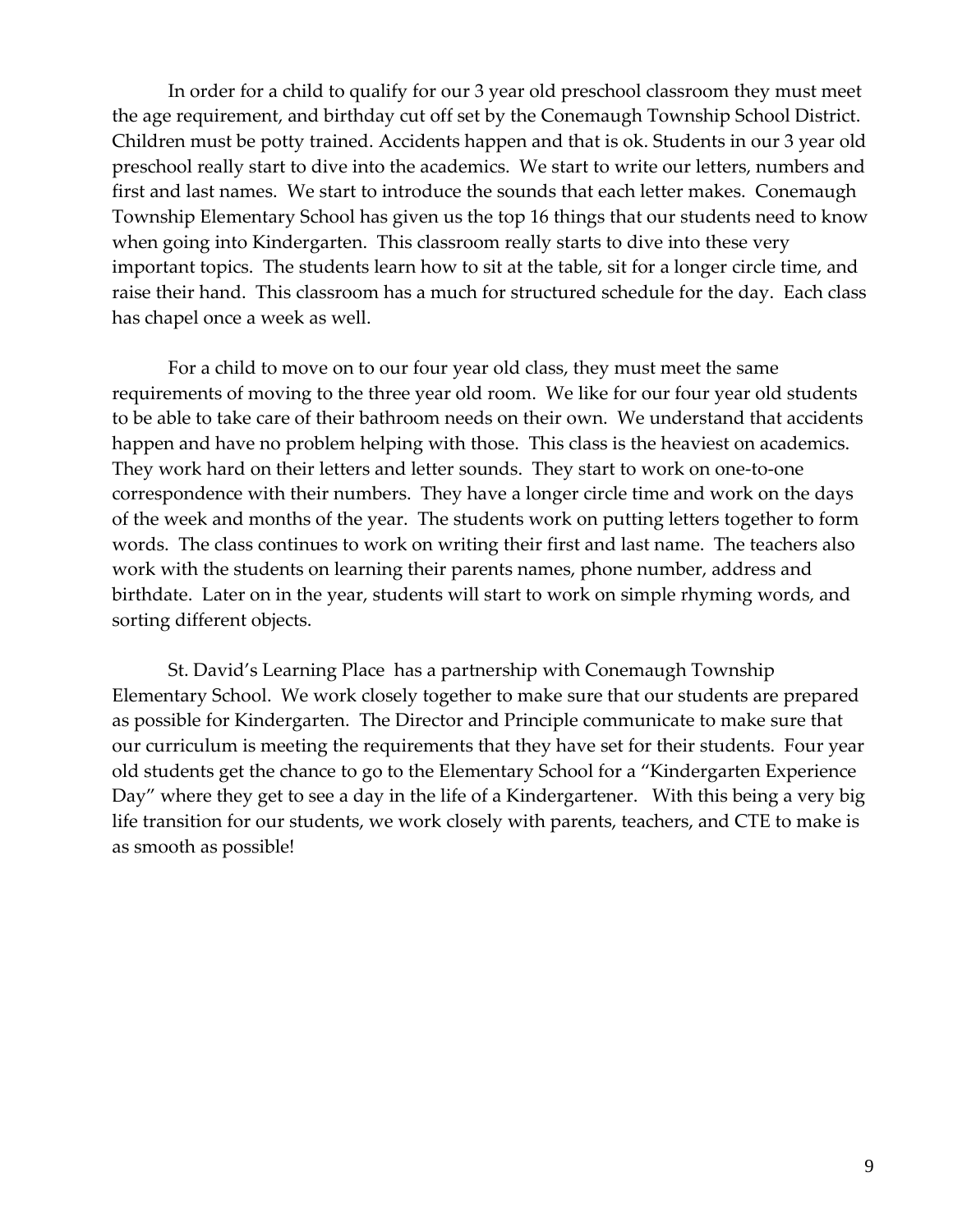St. David's Learning Place offers a school age program as well. All School Aged students **MUST BE FULLY POTTY TRAINED**. If not, we must have a copy of the IEP or note from a medical doctor stating why they are not. With our school age students in the summer we talk to them about self help skills incase they will be home alone during the school year. We talk about when and how to call 911, and about police, firefighters, and other EMS workers. The students are told about strangers and opening the door to people they don't know and answering the phone. Families are also offered information on the book "Stay Safe". This is a small book for school aged students who are going to start staying at home by themselves. It gives them little tips about how to be safe at home.

#### Approximate Daily Schedule:

| $6:45 - 9:00$ a.m.  | Welcome and Structured Free Play                     |
|---------------------|------------------------------------------------------|
| 8:15 a.m.           | Before School Children prepare for and go to the bus |
| $9:00 - 12:00$ noon | Preschool                                            |
|                     | <b>Opening Group Activities</b>                      |
|                     | <b>Story Time</b>                                    |
|                     | <b>Weekly Chapel Time</b>                            |
|                     | Discovery/Learning Centers                           |
|                     | Snack                                                |
|                     | <b>Guided Thematic Activities</b>                    |
|                     | Gross Motor Activities                               |
| $12:00$ noon        | Preschool Program pick-up                            |
| 12:15 p.m.          | Lunch                                                |
| $1:00$ p.m.         | Quiet/Nap Time                                       |
| $3:00$ p.m.         | Snack                                                |
| $3:30$ p.m.         | <b>Structured Free Play</b>                          |
| 3:50-4:00 p.m.      | After School Children arrive from the bus            |
|                     | Time for homework and a snack is provided            |
| 5:30 p.m.           | Service hours are ended                              |

#### Hours of Operation

Please note that our hours of operation for childcare begin at 6:45 a.m. and end at 5:30 p.m. We will be prepared to care for your child beginning at 6:45 am. Your child is to be picked up no later than 5:30 p.m. A late pick up fee will be charged if you and your child are not out of the building by 5:30 p.m. This fee will be \$15 dollars for every 5 minutes that you are in the building past 5:30 p.m. This fee will be due with your next billing cycle.

Preschool begins at 9:00 a.m. and ends at 12:00 noon. Please be prepared to pick your child up promptly at 12:00 noon, unless you have made arrangements for afternoon child care.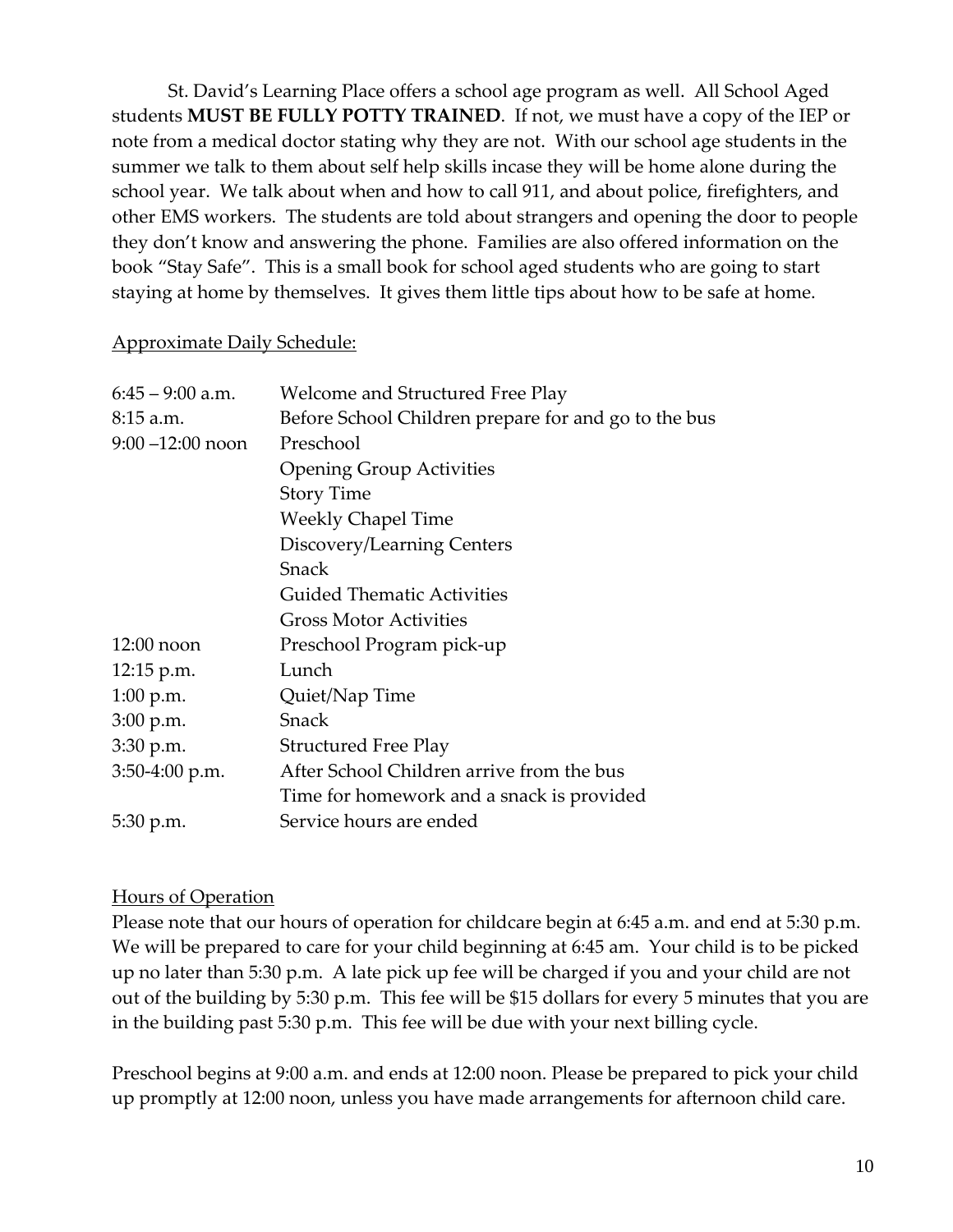# Parent Participation:

We welcome the involvement of parents in the program. There are a variety of ways that you may support your child's experience. These include:

\*Volunteering – we welcome volunteers from our congregation and from parents/guardians. Volunteers **must** have appropriate background clearances and will serve in accordance with church policy concerning individuals working with children and DHS regulation.

\*Talent sharing - many adults have hobbies and talents that would be interesting for our children. If you have a special hobby or skill that you would be willing to teach or present to the children, we invite you to make arrangements with the director to schedule a time to share your gifts. We would enthusiastically welcome your willingness to participate in our program in this special way.

# Participation with in-home activities

From time to time, teachers may send home activities or learning ideas for parents and children to do together. We encourage parents to take advantage of this time to spend with their preschooler. It is irreplaceable time spent in mentoring, guiding, supporting and bonding with your child, setting patterns for the love of learning as they grow older. Besides, it is fun!

# Providing appropriate dress

Your child will be playing outside and will be participating in some "messy" creative activities. Your child should come to school with clothing appropriate for these activities. Please provide a large zip lock bag containing a complete change of clothes, including socks and underclothes, in the event your child's clothing becomes soiled. Please label each item of clothing with your child's name. If your child needs to change clothes and there are none available, we will call you to either bring clothing or take the child home. As the seasons change and weather gets colder, children should wear appropriate clothing for playing outside.

# **Footwear should be appropriate for active play. Sandals are to surround the foot, no open backs. Flip-flops are not to be worn.**

# Prized Possessions

Your child will bring home "work" that they do while at *St. David's Learning Place*. We suggest that you and your child discuss how to celebrate and/or display these examples of their work at home.

# Treasures from Home

With the exception of show and tell items, and those items that provide comfort, we ask that your child not bring personal belongings or toys from home. If your child chooses to bring a particular item from home, *St. David's Learning Place* is not responsible for loss of or damage of the item.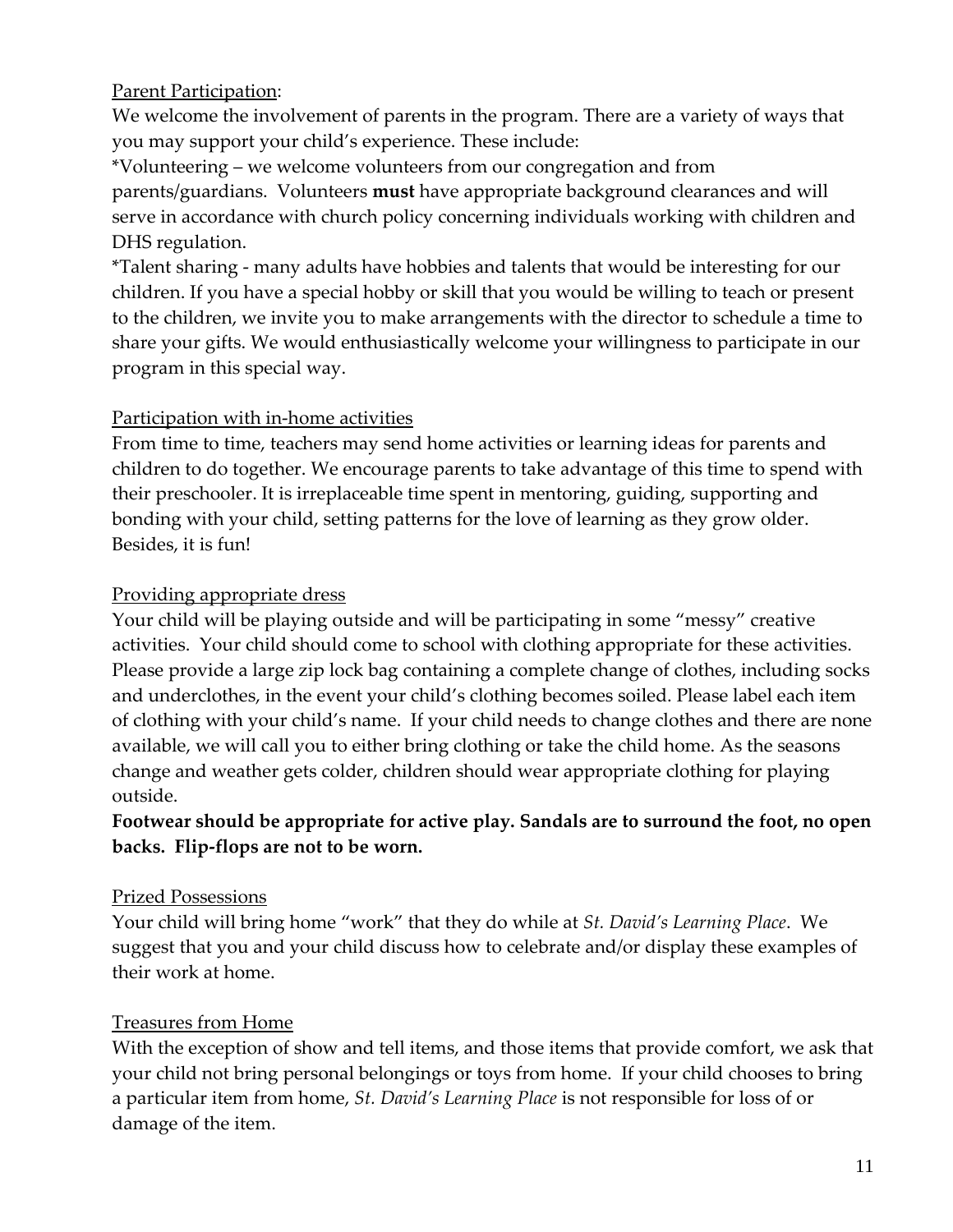# **PARENT COMMUNICATION**

We value regular and timely communication with parents and guardians. Please note that at the beginning and end of each day the staff is responsible for the direct supervision of the children and may not be able to speak with you at length at that time. We encourage you to ask for an appointment for another time to discuss any questions or concerns about your child.

# Open House

We will hold an open house at least once a year. Invitations will be sent home with the children.

# Parent Conferences

We will schedule parent conferences in late fall and spring for all children. This also includes school age students, at the request of the parent. We will schedule parent conferences for school age children at the request of the parent. Staff or parents may request additional parent conferences at any time throughout the year. Meetings will be set up at the convenience of both parties. If a conference is not wanted a sign off form will be given to parents to sign.

## Written Information

We will provide notes home and reminders of upcoming events and pertinent information. Please check your preschool or school age child's backpack for written communication. Monthly newsletters will be provided to share information on programming.

# Accident Reports

At St. David's Learning Place we are always moving! With this being true, accidents do happen. We have systems in place to make sure that we are able to take care of these accidents. Each staff member is trained in first aid and CPR. For small cuts, scrapes, and bumps a staff member will fill out a "incident report" If it is necessary St. David's Learning Place staff will call 911 and have a child transported by ambulance.

## Visitors

Visitors must check in with the director immediately upon arrival and must sign-in. Parents of enrolled children are welcome to visit at any time.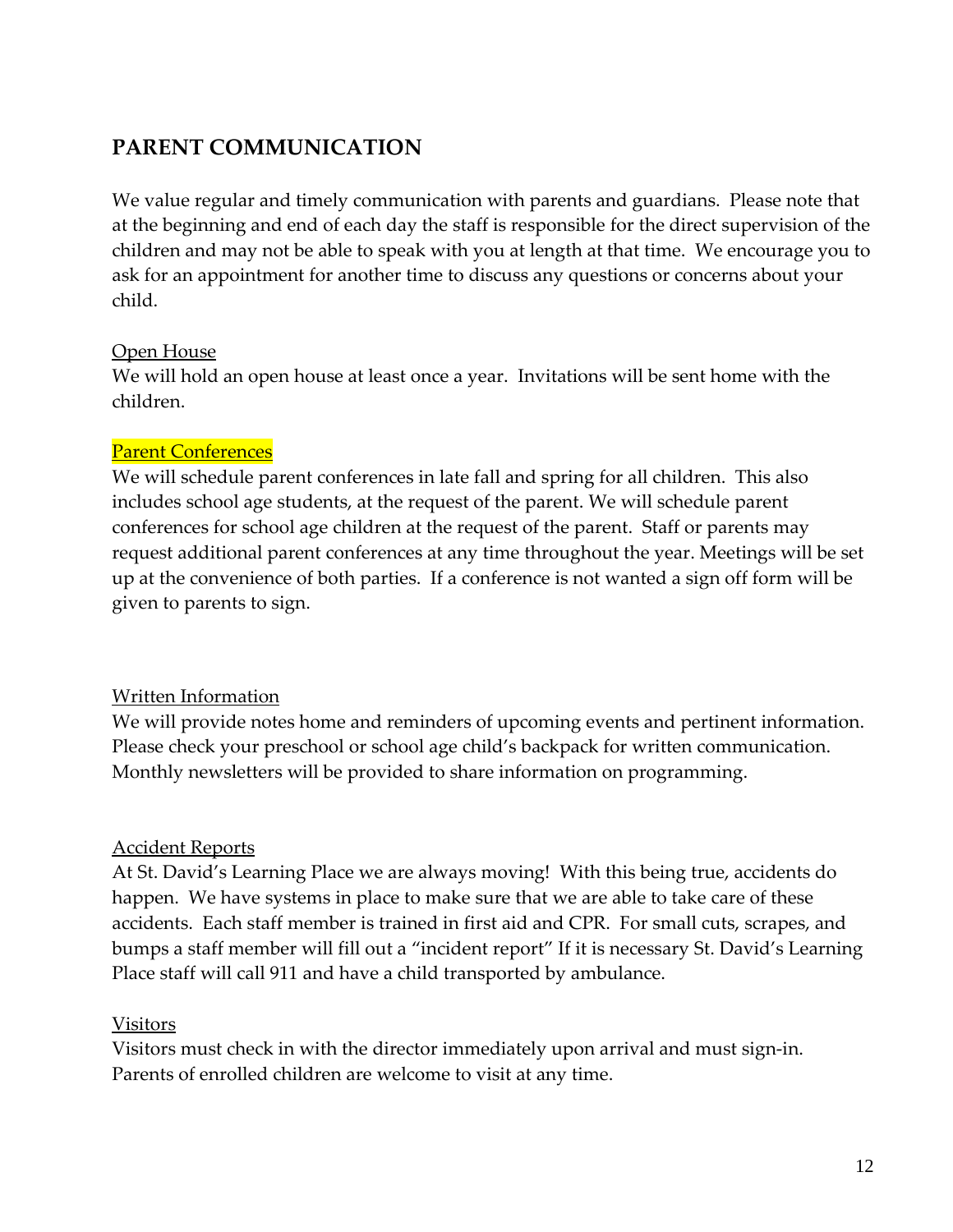# Updating Information

Each family when they register will be asked to fill out paperwork for the center. Each 6 months we will ask families to fill out this paperwork again so that we can make sure that we have the most updated information in our system. If there are changes that need to be made before the review, you need to see the Director as soon as possible to update your information.

## Permission Forms

There are many instances when we need a parental permission form, i.e. field trips, for administering medicine. These will be provided to you for your signature.

# **Confidentiality**

We respect the confidentiality of each child and family. We will discuss information about children with only the parent or legal guardian. This may involve a phone call to speak with you if someone other than the parent picks up your child. If you have concerns of a confidential nature, please make an appointment with the Learning Place Director. At no time will confidential concerns be discussed in the presence of the children or others in the classroom or hallway.

Records concerning your child: enrollment forms, health records, observation records and written parent-teacher conference reports and all other information about your child is confidential and will only be accessible to you, the Learning Place Director, your child's teacher, and a person designated by the state of PA licensing department to review your records for licensing purposes. The church secretary will have access to only that information needed for mailings.

## Feedback/Suggestions/Grievances

Feedback from parents is very important to us, and will be sought on a regular basis. If you as a parent have a concern or a complaint, we ask that you contact the director or your child's teacher immediately to address the situation.

# **ARRIVAL AND DEPARTURE**

# Arrival and Departure for Preschool

Arrival: You will enter upper level, drive down to the lower level and pull in front of the doors where it says St. David's Learning Place. A staff member will be out to get your child. You may message on the Bright wheel app when you have arrived.

Departure: You will enter upper level, drive down to the lower level and pull in front of the doors where it says St. David's Learning Place. A staff member will be out with your child. Parents/Guardians are responsible to buckles their child in. Children will prepare for departure with teachers and will be brought to the pick-up area to meet their "pick-up person."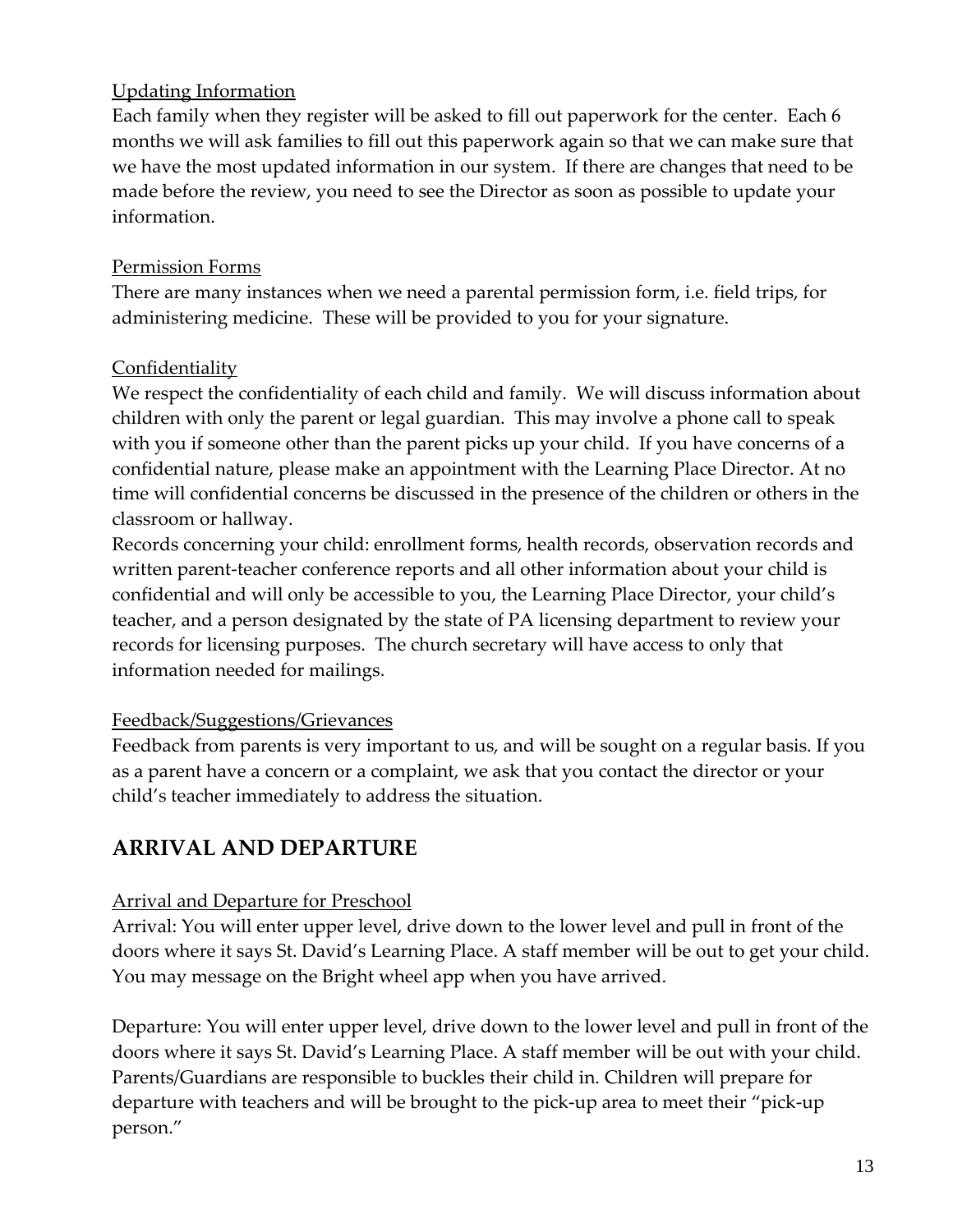The doors at the Learning Place are always locked! No one is able to get into the building without having a security Fob, given to them by the Director, or they are buzzed into the building. Only the persons listed on the student's paperwork are able to pick up. If there is an emergency and no one on the child's emergency contact form can pick up, a parent must call into the school to fill out a Verbal Release From with the Director.

#### Arrival and Departure for School Age Program

Arrival: You will enter upper level, drive down to the lower level and pull in front of the doors where it says St. David's Learning Place. A staff member will be out to get your child. You may message on the Bright wheel app when you have arrived.

Departure: You will enter upper level, drive down to the lower level and pull in front of the doors where it says St. David's Learning Place. A staff member will be out with your child. If there is an emergency situation and your child will be picked up by someone other than the names indicated on your registration form, you must call Learning Place and notify the staff of the name of your "pick-up person." A "Verification of Oral Designation" will be completed by the staff person taking the call. A Photo ID and sign-out signature will be required of this person at the time of child pick up to verify the identity of that person. If there are any changes in regular designated "pick-up persons", we ask that you inform us so that your registration form can be updated. If your child is scheduled for after school care and there is a change in plans, please contact us to let us know he/she will not be getting off of the bus.

## School bus stop

If your child attends school in the Conemaugh Township Area School District, and your child is enrolled in our before and after school program, the school bus stop is at the entrance of the lower parking lot. The schedule is set by the school district. Please enter the upper level, go around the building to the lower level. If your child is not scheduled for After School Care, but you plan on picking your child up from the afternoon bus at Learning Place, **you must meet them when they walk off the bus**. For safety reasons children will not be permitted to walk to their parents' cars alone.

If you are planning on picking your child up from the bus, it is extremely important to arrive on time. However, if you are delayed and are not present at the time of drop-off, our staff will receive your child into the care of St. David's Learning Place and the after school rate will apply.

You are urged to use extreme caution while driving around the facility to ensure that all persons entering and exiting the premises are safe. At no time should your speed exceed 10 mph. In the event that staff observes careless driving or excessive speed, services may be terminated.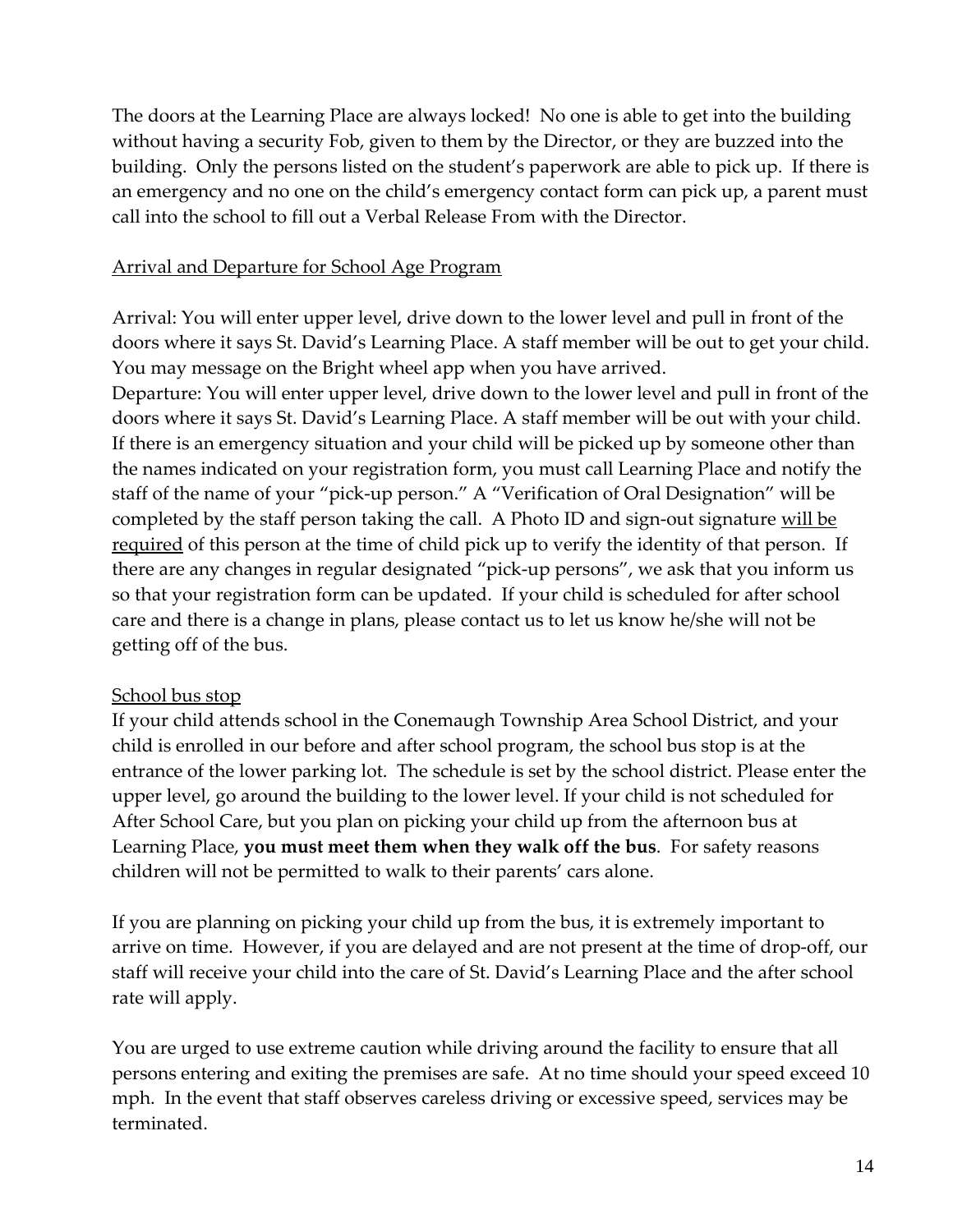#### Important Transitions

Bringing your child to preschool is a time of mixed emotions for both you and your child. There is excitement and expectation as well as the uncertainty that goes along with encountering a new situation and new faces. It is our goal to make those daily transitions as comfortable as possible for you and your child. It is very important for your child to arrive on time to get their day off to a good start. If your child is having difficulty saying good bye to you, the best thing to do is to reassure your child that you love him/her and that you will return at the end of their day. Then say good bye. Having a specific "farewell" routine helps the child adjust to this new experience.

# **VI. SAFETY AND SUPERVISION**

General oversight for St. David's Learning Place is provided by the Director of St. David's Learning Place in conjunction with the Pastor, governing board and council of St. David's Lutheran Church. The Director is responsible for the daily operation of the program.

| Similar age level<br>a) |              |              |                    |                                                            |
|-------------------------|--------------|--------------|--------------------|------------------------------------------------------------|
| Similar<br>Age Levels   | Staff        | Childre<br>n | Max.<br>Group Size | Total #<br>of Staff<br>Required for<br>the Max. Group Size |
| Preschool               | 1            | 10           | 20                 | 2                                                          |
| Young school-age        | 1            | 12           | 24                 | $\overline{2}$                                             |
| Older school-age        | $\mathbf{1}$ | 15           | 30                 | 2                                                          |
| $\mathbf{b}$            |              |              |                    |                                                            |

Staffing and ratios for each of our programs will follow PA DHS requirements. When children are grouped in similar age levels, the following maximum child group sizes and ratios of staff persons apply: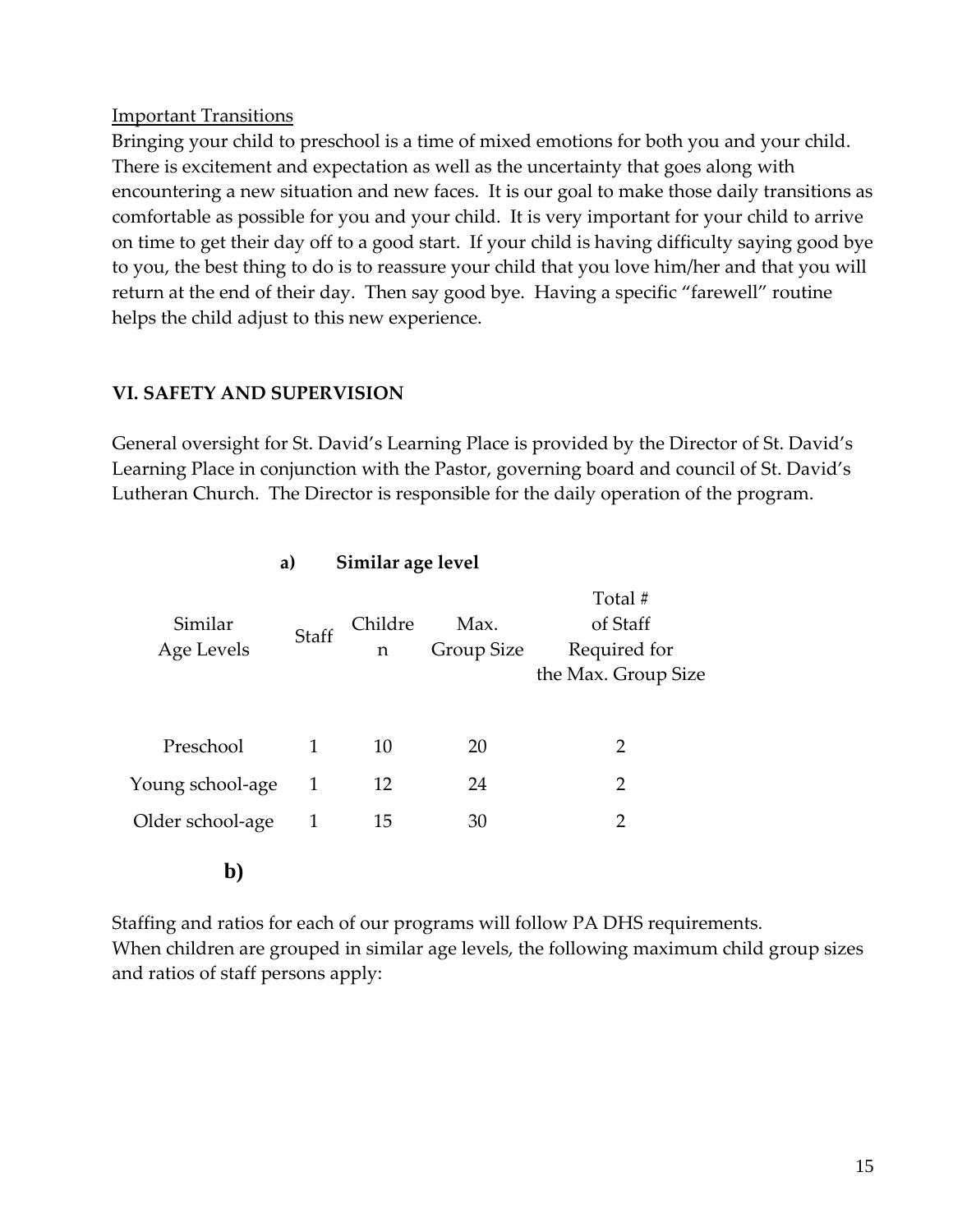# **c) Mixed age level**

When children are grouped in mixed age levels, the following child group sizes and ratios of staff persons apply:

| Mixed<br>Age Levels                       | Staff | Children | Max.<br><b>Group Size</b> | Total #<br>of Staff<br>Required for<br>Max. Group<br><b>Size</b> |
|-------------------------------------------|-------|----------|---------------------------|------------------------------------------------------------------|
| Preschool/young<br>or older<br>school-age |       | 10       | 20                        |                                                                  |

\*No more than 50% of each group may be of the older age level.

# St. David's is a Safe Haven for Children:

In 2002 St. David's Lutheran Church was designated as a Safe Haven for Children by the Allegheny Synod of the Evangelical Lutheran Church in America. This distinction affirms the congregation's commitment to the health and safety of the children within its walls and within the community. As a condition of this commitment, the congregation's council approved a Policy and Procedures Statement for Adults Involved in Ministry with Youth and Children. A copy of this document may be obtained from the Director of Learning Ministry.

Emergency Preparedness Regular fire drills will be part of our program. We will address various safety issues with the children in a developmentally appropriate manner. In the event of an emergency our staff is trained to administer first aid and CPR. (See Appendix for information on our emergency plan.)

Mandated Reporting As childcare and ministry professionals we are mandated reporters. As such, we are required by law to report any suspected child abuse or neglect.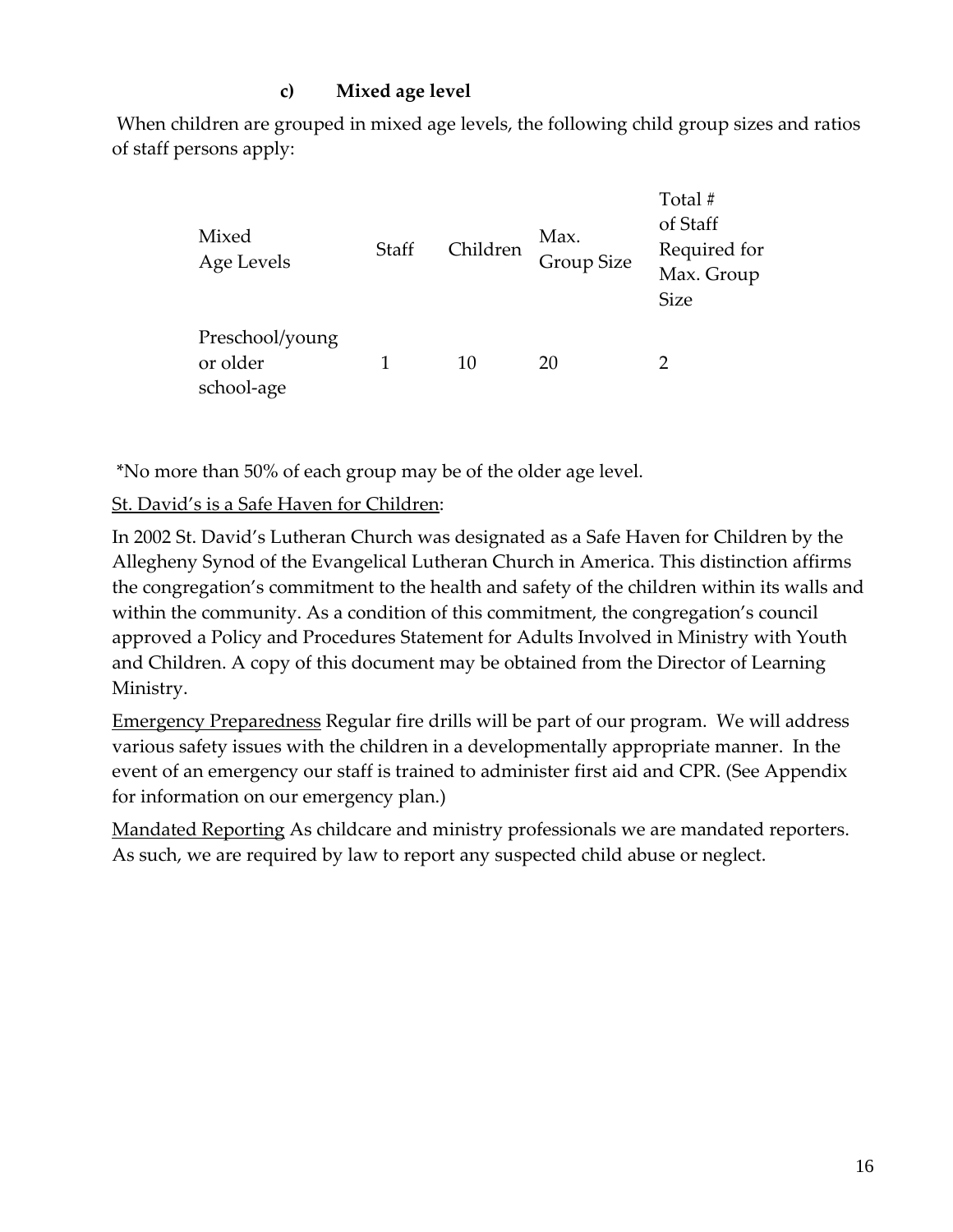# **HEALTH AND SPECIAL NEEDS CONSIDERATIONS**

# Illness/Injury

*St. David's Learning Place* follows the guidelines set by the American Academy of Pediatrics in Caring for our Children. "When a child becomes ill but does not require immediate medical help, a determination must be made regarding whether the child should be sent home (i.e., should be temporarily "excluded" from child care). Most illnesses do not require exclusion. The caregiver/teacher should determine if the illness:

- A. Prevents the child from participating comfortable in activities
- B. Results in a need for care that is greater than the staff can provide without compromising the healthier and safety of other children
- C. Poses a risk of spread of harmful diseases to others".

To make sure that we are following these policies, here are some reasons why your child could be sent home, and if your child is sent home **we ask that they stay home for 24 hours until they are symptom free:**

**Fever:** must be 101 degrees Fahrenheit. Temperatures will be taken under the arm. The student must also have other symptoms such as change in behavior, lethargy, irritability, persistent crying, or not be able to comfortably take part in daily activities.

**Diarrhea:** If a child has two or more diarrhea type bowel movements above normal in a day. If a diapered child has two bowel movements that come are diarrhea that come out of the diaper, or two or more bowel movements above normal in a day that are diarrhea type stools.

**Vomiting:** If a child vomits two times in the previous 24 hours.

**Rash**: with fever or behavioral changes, until determined by the primary care provider has determined that the illness is not contagious.

**Strep throat, Lice, Pink eye:** until 24 hours after treatment has been started

To make sure that we are following these policies, here are some reasons why your child could attend the school:

**Common Colds Coughs without fevers Fifth Disease Thrush**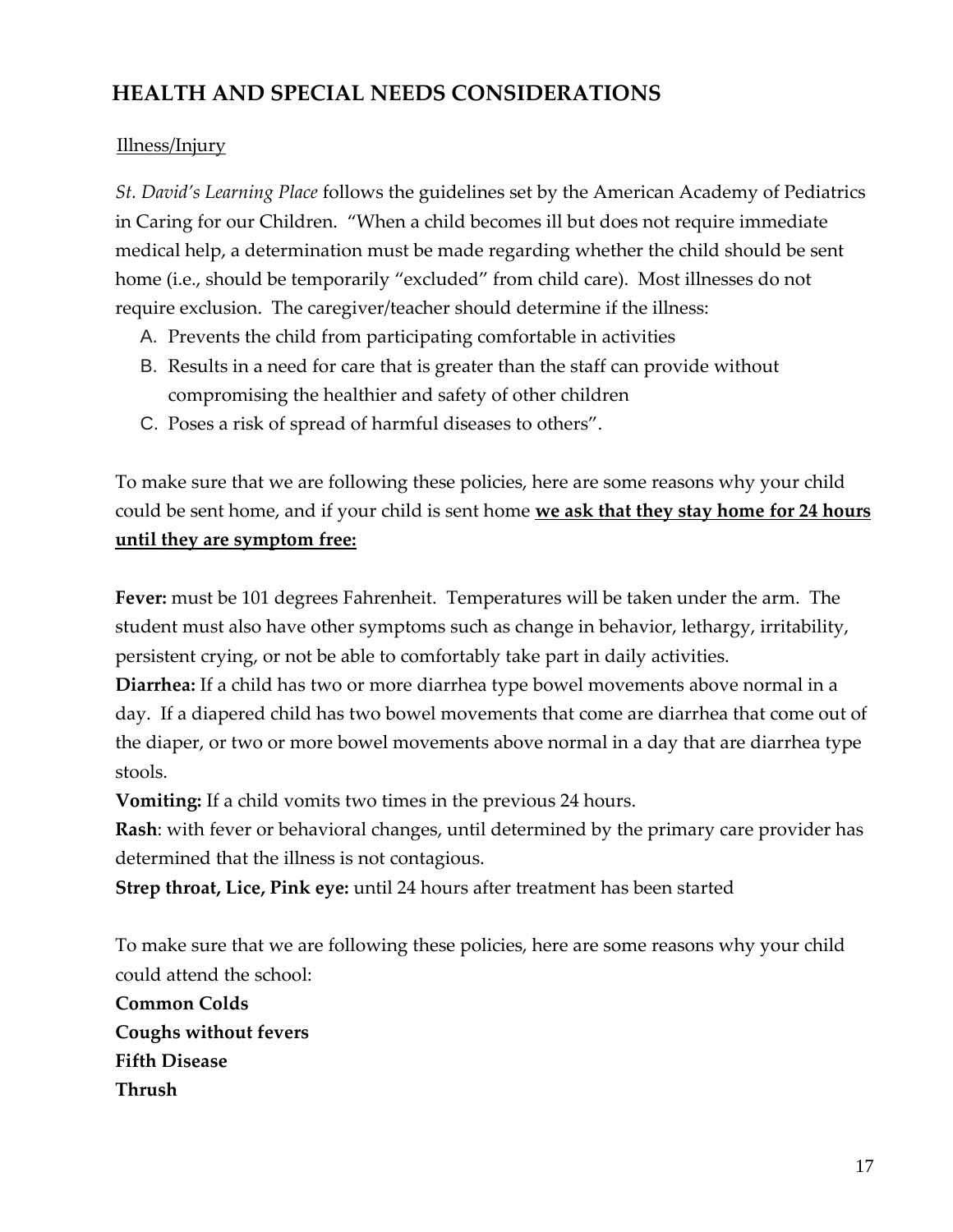For Before/After-Care, in most cases, if your child has been absent from school or is sent home early due to illness, he/she should not attend here that day.

If your child becomes ill while in attendance at the center, the staff will contact you to pick him/her up at soon as possible. In the meantime, he/she will be made as comfortable as possible while separated from the other children to prevent the spread of germs and will be watched over by an adult. In the event your child becomes injured during program hours, you will be notified.

# **Medication**

Our staff is permitted to administer prescription medication to your child provided the medication is brought to the program in the original prescription container accompanied by an appropriately completed and signed medication permission form. Over the counter and non-prescription medications are also permitted, but only if in original container. Appropriate medication logs will be completed and retained by program staff.

# Sunscreen

The children will participate in outside activities. We provide a permission form to apply sunscreen and ask that you provide the sunscreen of your choice, labeled with your child's first and last name. Each year sunscreen will be sent home, due to the fact that it expires every year.

## First Aid and CPR

Our staff is trained and will provide basic first aid and CPR as needed.

## Children with Special Needs:

If your child requires accommodations due to any special needs such as food allergies or physical, emotional or learning disabilities, the staff is willing to work in partnership with parents to adapt the program to meet the needs of your child. If your child has been assigned learning support services in his/her school setting, it will be expected that such services accompany your child into the center. A special conference will be arranged with the director to discuss specialized programming prior to your child's enrollment. Despite all efforts, however, there may be times when, participation in the center will not be in the best interests of your child. In the case of food allergies, if the child has particular dietary needs, the program will work with the parent to determine allowable substitutes. Depending on the severity of the allergies, parents may be asked to supply food substitutes.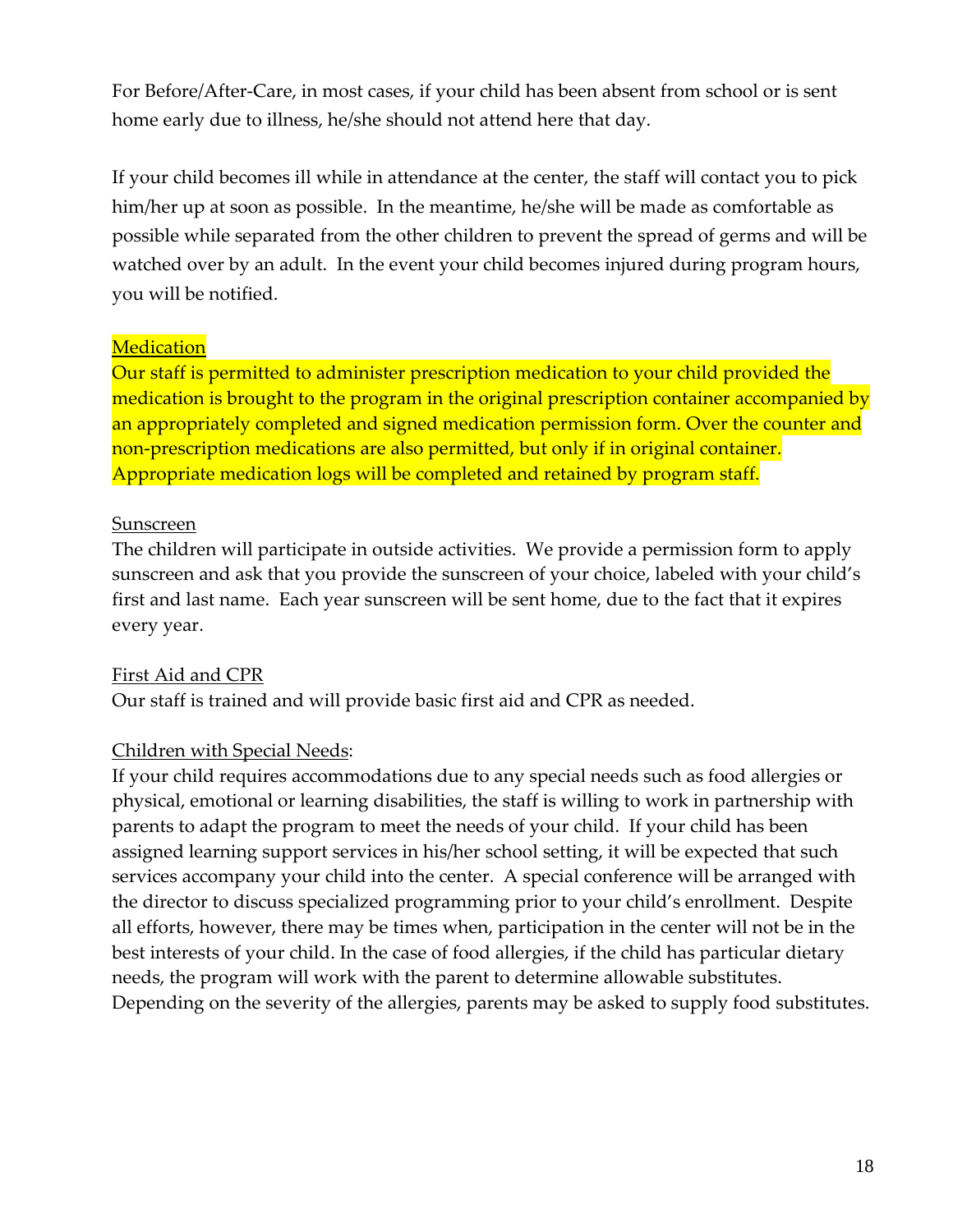# St. David's Learning Place Inclusion Policy

David's Learning Place does not discriminate when it comes to enrolling children. We welcome all students to our school. Students with exceptionalities are welcomed into the classroom with all of the other students. The teachers will work with the student to make sure that they feel accepted into the classroom.

The teachers are willing to work with different agencies in order to make sure that students get the best early childhood education that they can. Teachers will integrate students so that everyone feels part of the classroom. Every student is given the same opportunity to take part in activities that are going on in the school, and classroom. Our staff will work with the student to make sure that they feel comfortable with whatever activity is being done.

Families have a huge part in this partnership. If it is seen that a meeting other than a parent teacher conference is needed that can be set up. Together as a team we will work together to make sure that there is a plan in place to best meet the needs of the student. This can also be done if the teachers are seeing a difficult behavior that they feel needs to be brought to the parents attention.

## IEP/IFSP

At St. David's Learning Place we are open and willing to work with outside companies to help students reach their full potential. If your child has an IEP/IFSP coming into St. David's Learning Place we will uphold it while they are enrolled with us. They are welcome to have their therapies completed while they are in our care. Our Director and teachers are open and willing to work together with therapists to make sure that all of your child's goals are met.

If the teachers see behaviors that raise awareness that your child might need services, they will be brought to the Director, and then talked through with you during Parent Teacher Conferences. It is the parents/ guardians choice then if they would like information about where to get the child screened. Once services are in place with the child, a copy of the IEP/IFSP will be kept in the child's file and the Director will review it with the teachers throughout the school year to make sure that it is being followed correctly.

In the event that your child has an IEP/IFSP but do not want St. David's Learning Place to have a copy or to be involved with it, please see the Director for an IEP/IFSP sign off form.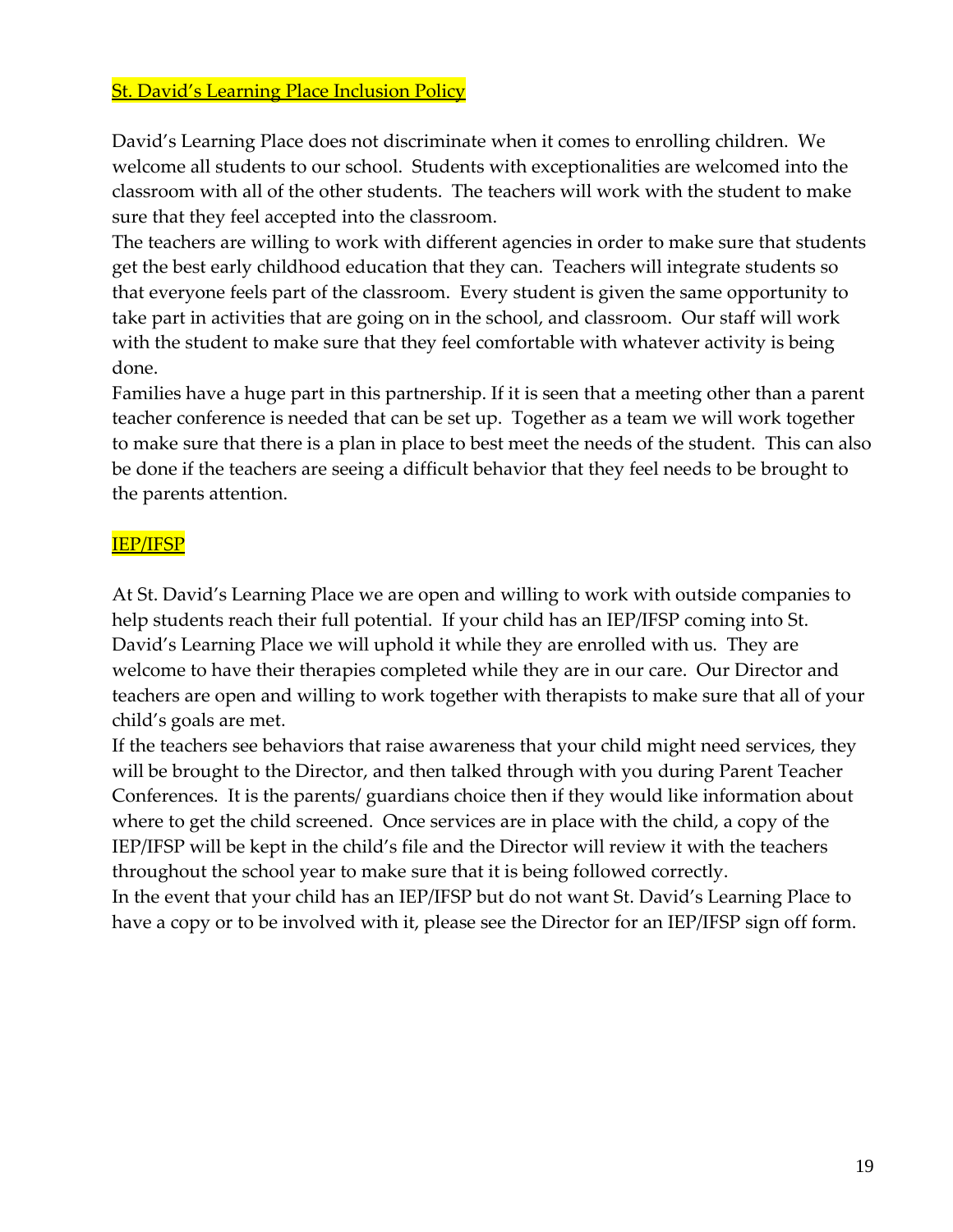# **VIII. BEHAVIOR GUIDANCE**

#### Our Philosophy:

At *St David's Learning Place,* we create a Christ-centered environment in which children can develop emotionally and socially while experiencing success. In doing so, we provide the children with consistent and understandable rules and limits to encourage them to learn to control their own behavior. To guide behavior, the staff has arranged the environment, daily schedule and activities to promote positive group interaction and cooperation. The staff aims to prevent most problems by channeling behavior in acceptable ways and by providing interesting and appropriate activities and structure. Because we are committed to a safe, comfortable and caring environment, we take every opportunity to guide behavior using positive means. **Behavior limits are necessary to maintain safety, protect health and guard the rights of others.**

*St. David's Learning Place* will follow the behavior plan set by the Conemaugh Township Elementary school. This will make the transition from school to school much easier on the students as well as parents.

Each classroom with have their classroom rules posted in the classroom that were made by both students and staff inside of that classroom. Along with the rules posted the class will also have a color chart posted. Each student will have a clothes pin with their name on the chart. Each day the students will start their day on the color green. Throughout the day the student will have the chance to move both up and down the chart. A calendar will be colored in every day to show the students behavior.

#### Moving up the chart

The students will move up the chart for positive behavior and choices. After showing this behavior three times the teacher can have the student move up to the next color on the chart. Once a student reaches the top of the color chart a note will be sent home with the family along with a small reward, to congratulate the student for having such a great day.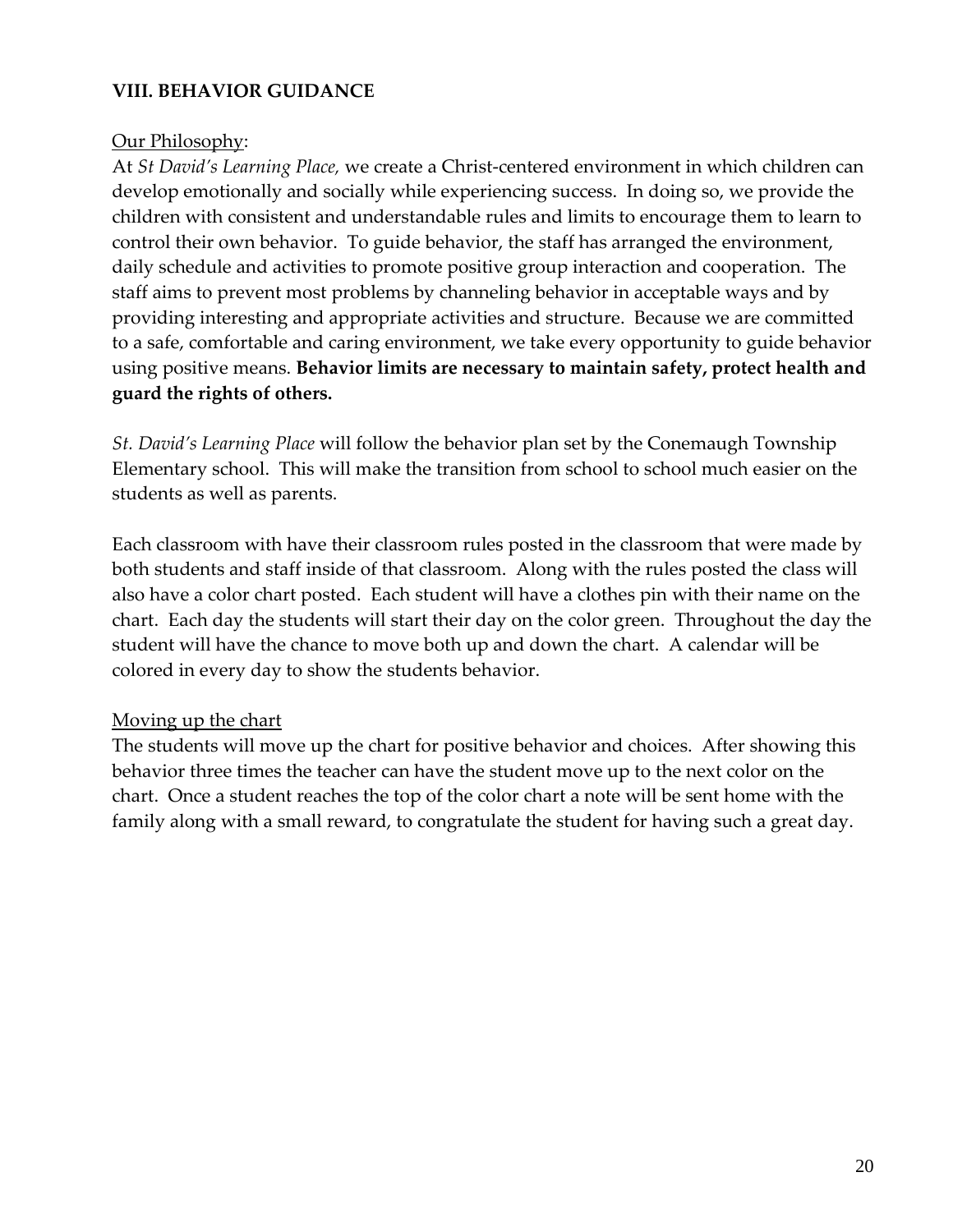# Moving down the chart

The students will move down the chart for negative behavior and choices. Students will be given three warnings before moving down to the next color on the chart. If a student is on the color yellow they will be asked to sit (one minute for each year old) to reflect on the choices, they have made. A staff member will then go over to the child and talk through what happened and come up with different ways to have a better outcome. If a student lands on the color orange, they will lose a privilege. A staff member will talk to the students about why they lost their privilege and come up with different ways to make sure this doesn't happen again with the student. If a student ends up on red a note will be sent home with the student to the parents. If the behavior continues the parents will be called in to have a meeting with the teacher and director. **STUDENTS ALWAYS HAVE THE CHANCE TO MOVE UP TO THE CHART!!**

★ In the event that a child's behavior causes or threatens to cause serious harm to him/her or others the child will be isolated from the other children with appropriate supervision and the parent/guardian will be called to pick up the child immediately. Continuation of services will be addressed in a parent conference and is at the discretion of the Director. We reserve the right to terminate care immediately should the safety of the children and/or staff is at issue.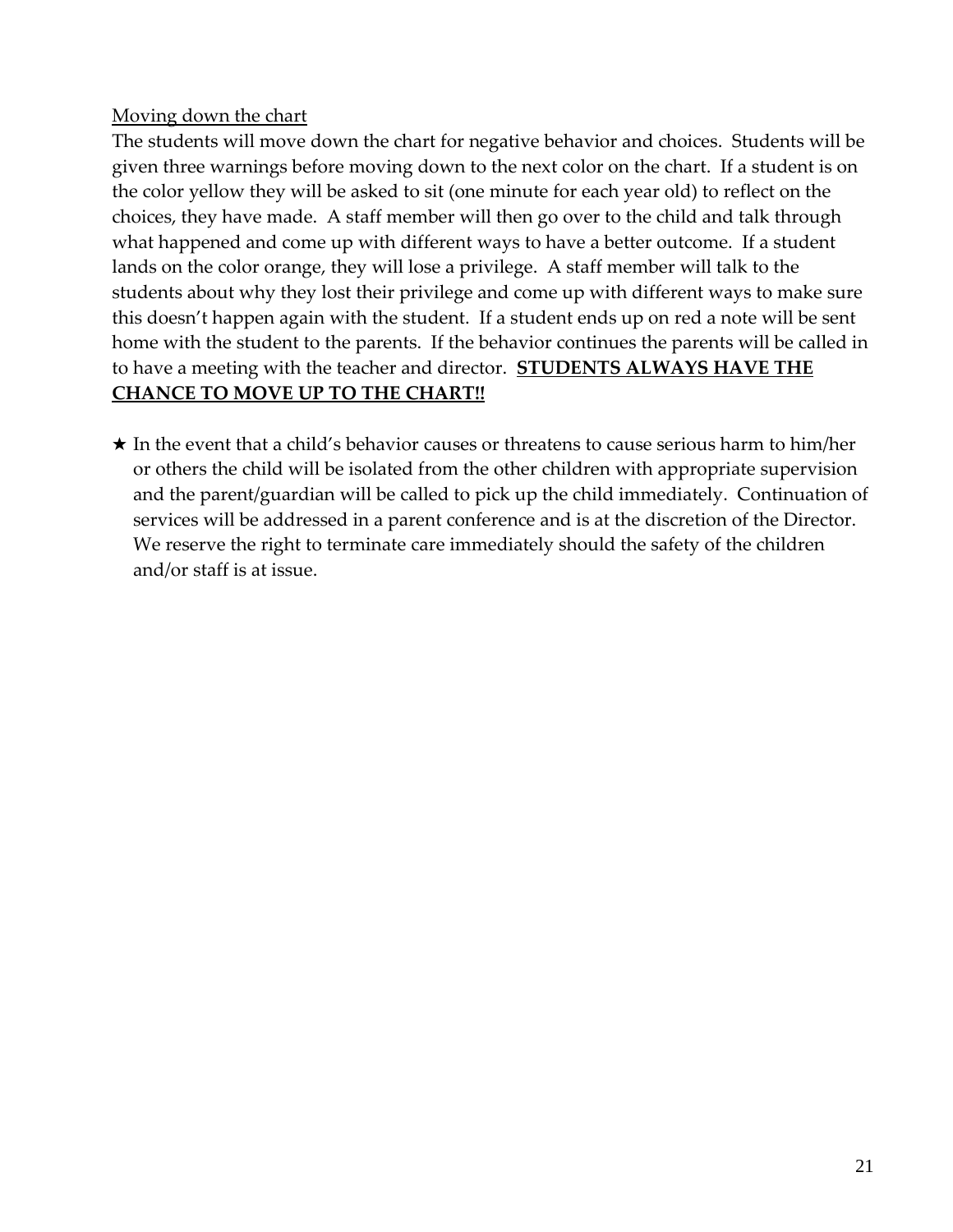# **FEE SCHEDULES AND PAYMENT POLICIES**

## Registration Fees

Childcare Registration Fee: An annual non-refundable registration fee of \$25 will be collected for each child enrolled for Summer Childcare and/or the Before and After school care program. (This will be a check)

Preschool Registration Fee: An annual non-refundable registration fee of \$50 will be collected for each child enrolled for the preschool program. (This will be a check)

## Payments

You will send your schedule through the App Bright wheel through messages, then the bill will be sent to you on Wednesdays of each week. ALL PAYMENTS ARE DUE THE WEDNESDAYS

2.9% credit card fee 0.90/transaction I suggest linking to your bank account

# **3 Preschool Tuition: 125.00/monthly 4 Preschool Tuition: 250.00/monthly Tuition is due by the first of the Month**

Childcare Fees (amended January, 2022)

Preschool Age Childcare when preschool is in session (Monday-Thursday). These fees include preschool.

| Full Day: (5 or more hours per day):   | $$30.00$ per day |
|----------------------------------------|------------------|
| Half Day: (less than 5 hours per day): | $$20.00$ per day |
| *rates are subject to change           |                  |

If the center closes due to snow or other cause you will receive credit if you paid for that day

## **School Age Tuition: 300.00/monthly \*this includes snow days and school closures**

School Age Childcare:

 Full Day: *(5 or more hours per day)*: \$30.00 per day Half Day: (*less than 5 hours per day):* \$20.00 per day \*rates are subject to change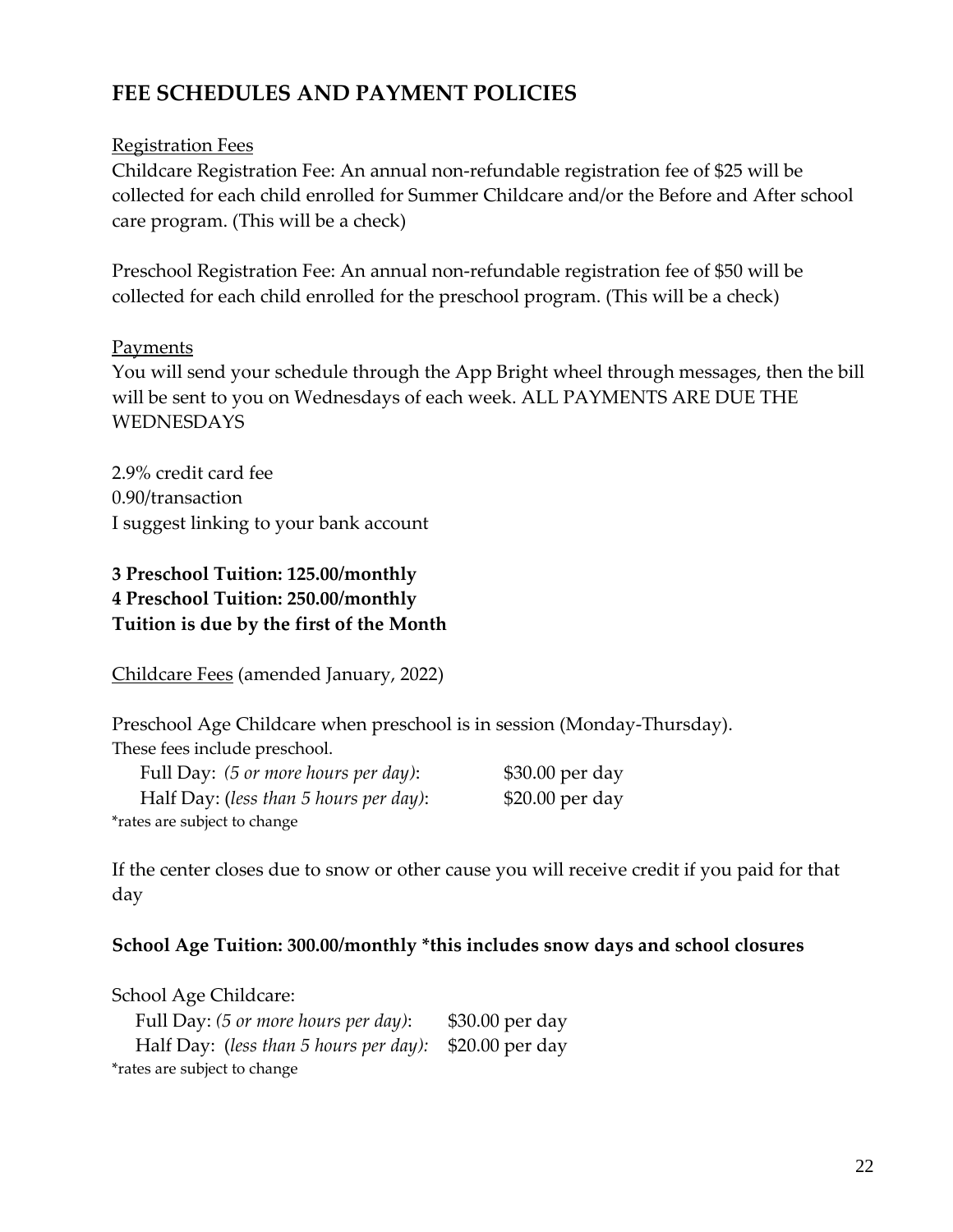| Before and After School Care on School Days: |                  |  |
|----------------------------------------------|------------------|--|
| Before School Care:                          | \$10.00 per day  |  |
| After School Care:                           | \$10.00 per day  |  |
| Before and After Care:                       | $$10.00$ per day |  |

\*rates are subject to change

# *A flat rate of \$5.00 will be added to your before school rate on school days with a 2 Hour Delay. A flat rate of \$16.00 will be added to your after school rate on school days with Early Dismissals either scheduled by the school or due to inclement weather.*

| Summer School Age Childcare: |                  |
|------------------------------|------------------|
| Full Day:                    | \$30.00 per day  |
| Half Day:                    | $$20.00$ per day |
| *rates are subject to change |                  |

#### Summer Preschool Age Childcare:

| Full Day: (5 or more hours per day):   | \$30.00 per day |
|----------------------------------------|-----------------|
| Half Day: (less than 5 hours per day): | \$20.00 per day |
| *rates are subject to change           |                 |

#### Late Pick Up Fee

Child Care services conclude promptly at 5:30 p.m. each day. A late pick-up fee of \$5 per every 5 minutes after 5:30 p.m. will be charged. This fee will be added to your next scheduled payment.

#### **Payment Policy**

*St. David's Learning Place* schedules staff according to the number of **expected** students on any given day. It is important as child care givers to maintain a secure and stable environment for your child. This being said, we must then offer our staff the security of knowing that their employment is secure and stable. Your tuition and child care payments are what pays our staff salaries, therefore, if payments are made only when your child is in attendance, it does not allow us to guarantee stability to our staff and quality to all concerned. Our goal is to always insure we have enough staff to care for your child without having more staff than needed. For this reason, we require all parents to obligate themselves to their entire payment in full. This has also kept us from requiring a minimum number of days of care for each week.

In this way we are able to insure that all children are well cared for and State requirements are met without incurring the additional cost associated with excess staffing. For these reasons, payments are expected to be made according to the contract signed at the time of enrollment.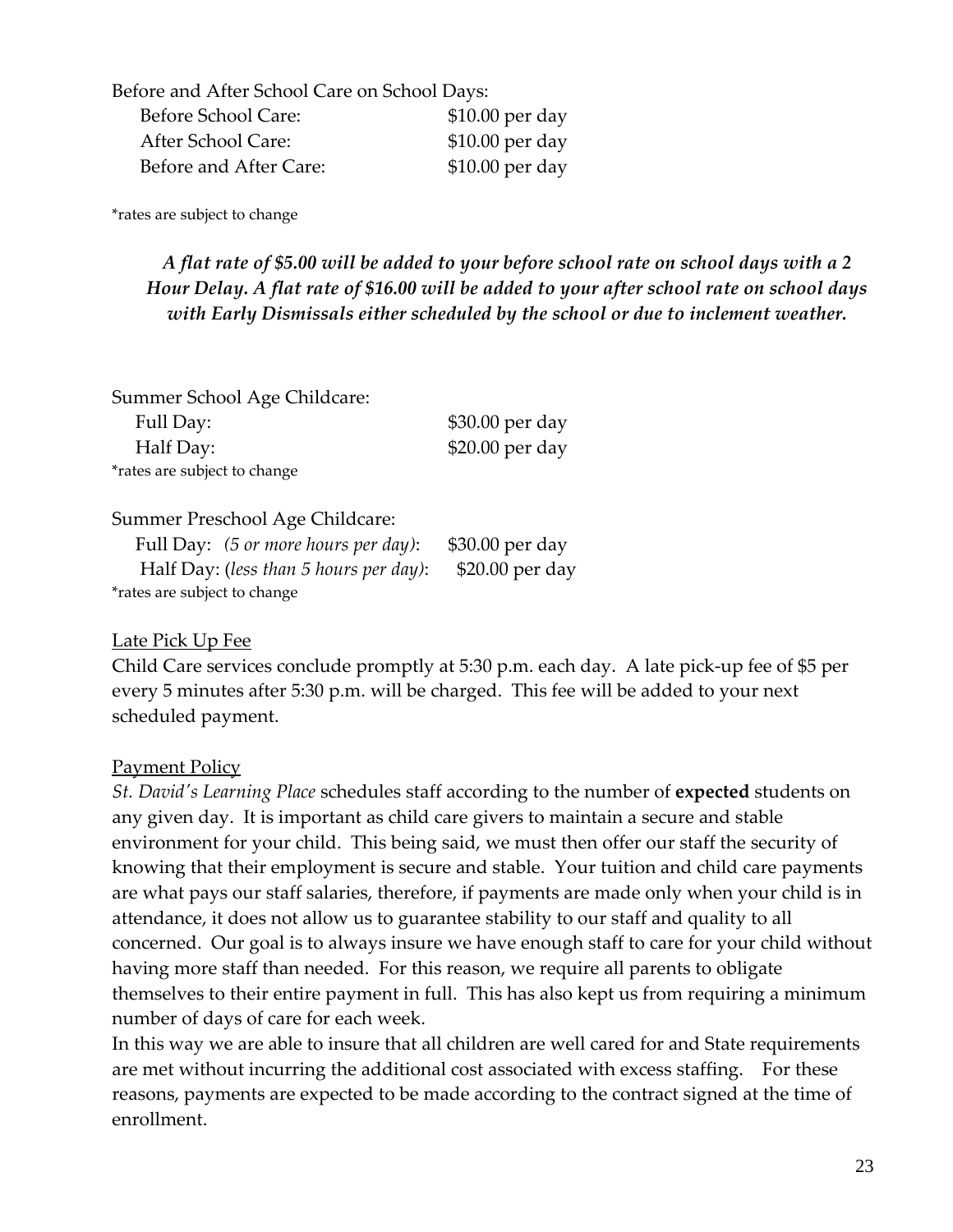## **Registration Fees**

Annual registration fees are paid at the pre-enrollment conferences

## **Christmas Vacation Schedule**

Conemaugh Township School District is usually on vacation December 24<sup>th</sup> through January 1st. The Learning Place will be <u>closed</u> December 24th, 25<sup>th</sup> and January 1st. Learning Place will hand out a Christmas Schedule request form prior to the holiday. You will let us know if your child will need care on any of the days listed on the request form. We will make a decision as to whether we will be open or not. If this paper is not filled out, your child will not be placed on the schedule. Please also remember; once you have made this request for care for your child, you are responsible for paying even if your child does not attend. Payment must be made for all requested days before the holiday schedule begins.

# **Payment Assistance (CCIS or other) and Hardship**

Children receiving payment assistance are bound by the terms and conditions of said assistance.

Payment hardships will be reviewed on a case by case basis by the Director and the Pastor.

# **Late Payment Fees**

Schedules are due each Wednesday for the upcoming week.

- Payment needs to be made at the time the schedule is submitted.
- A \$2 per day late fee will be charged for each day past Wednesday that the schedule and/or payment are not turned in.
- Because we schedule staff based on the number of children anticipated for any given day, we regret that we are not able to provide refunds or credits for no-shows.
- Late schedules MAY result in St. David's Learning Place being understaffed and therefore unable to care for your child at a time when you have need.

Reduction in contracted payment of your own accord may result in a late fee being incurred.

*Please Note: Our ability to provide a quality program depends on timely payment of tuition and fees. Persistent late payment or failure to pay contracted fees will result in termination of services.*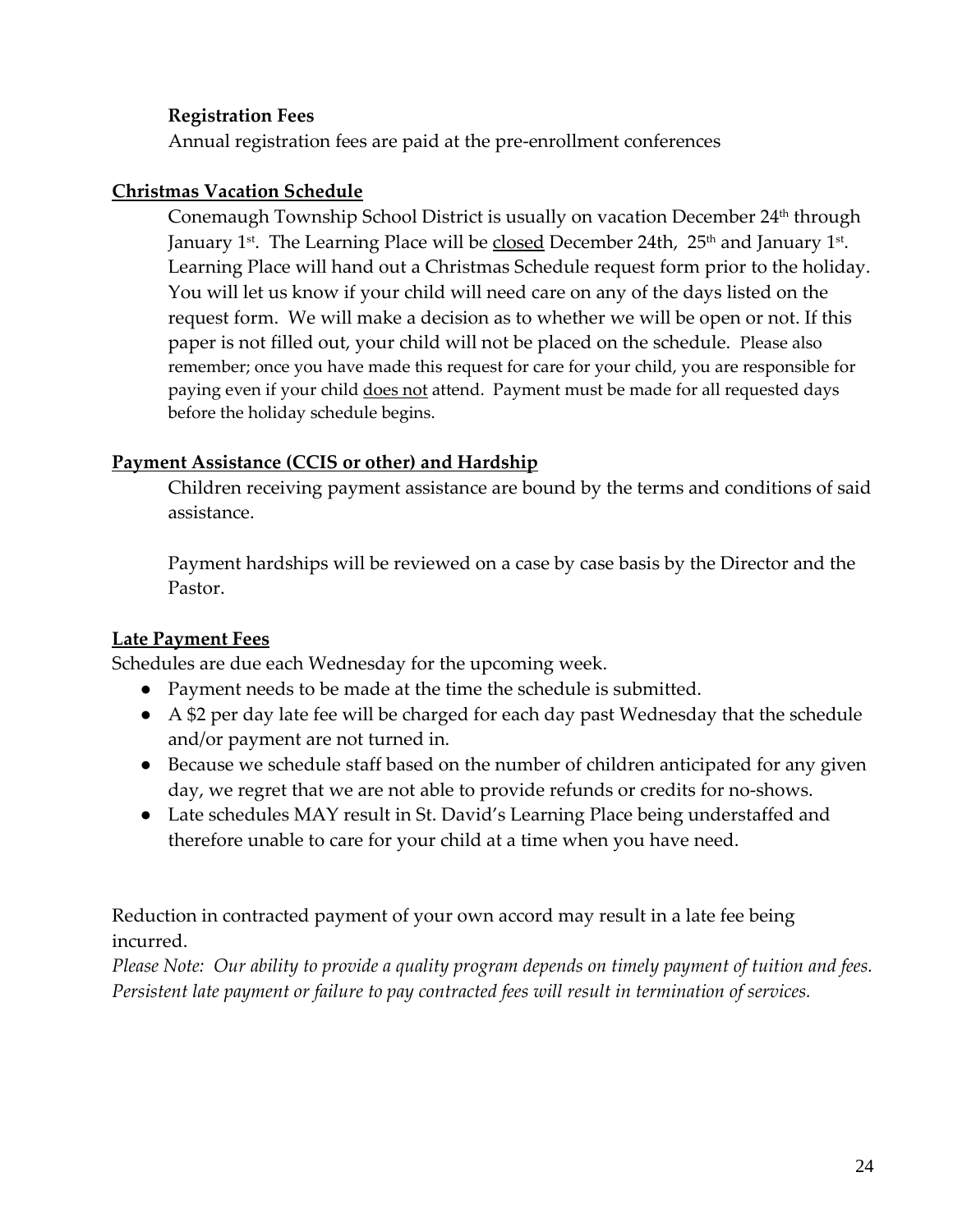

Dear Parent or Guardian:

This letter is to assure you of our concern for the safety and welfare of children attending St. David's Learning Place during an emergency. Our Emergency Plan provides for response to all types of emergencies. Depending on the circumstance of the emergency, we will use one of the following protective actions:

- **Immediate Evacuation-**Students are evacuated to a safe area on the grounds of the facility in the event of a fire, etc.
- **In-place Sheltering-**Sudden occurrences, weather or hazardous materials related, may indicate that taking cover inside the building is the best immediate response.
- **Evacuation-**Total evacuation of the facility may become necessary if there is a danger in the area. In this case, children will be taken to the relocation facility at Hoffman Funeral Home (the funeral home is located just on the other side of the lower church parking lot).
- **Modified Operation -** May include cancellation/postponement or rescheduling of normal activities. These actions are normally taken in case of a winter storm or building problems (such as utility disruptions) that make it unsafe for children but may be necessary in a variety of situations.

Please listen to/watch Froggy (95.5), WJAC-TV and Key (96.5) for announcements relating to any of the emergency actions listed above.

The names provided on the Emergency Contact Forms (filled out and returned with application) will be the names of the people to whom we will release your child. Please ensure that only those people that you have listed attempt to pick up your child. We urge you not to make different arrangements during an emergency, as it will only create confusion and divert the staff from their assigned emergency duties.

In order to assure the safety of your child and our staff, I ask for your understanding and cooperation. Should you have additional questions regarding your emergency operating procedures feel free to contact any of our staff at 479-7390.

> Sincerely, Jennifer Percinsky St. David's Learning Place Director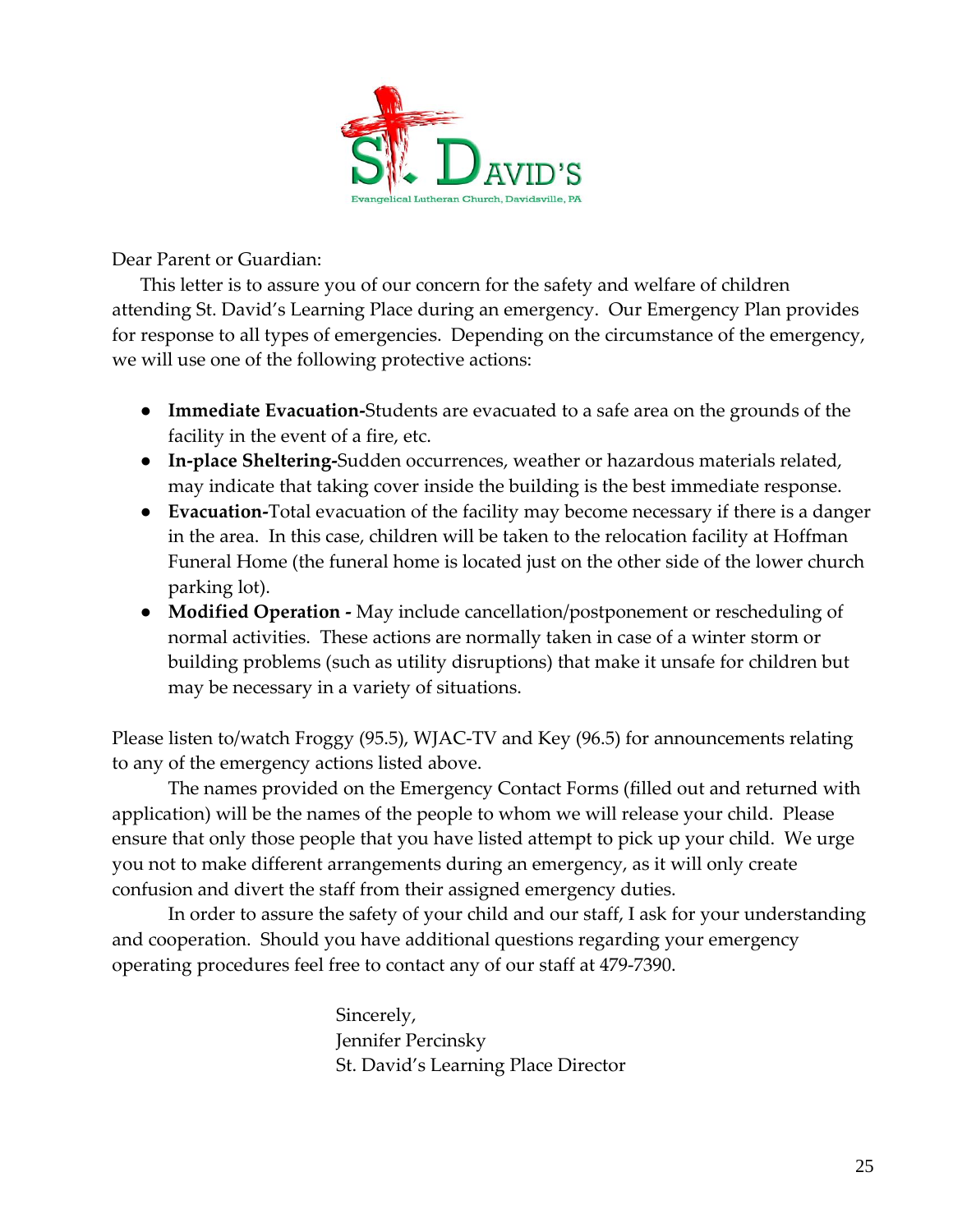

SUBJECT: Limited English Proficiency Access TO: All Parents and students FROM: Jennifer Percinsky, Director

Denying access to programs because of Limited English Proficiency is discriminatory under Title VI of the Civil Rights Act. The Department of Welfare is obligated to ensure all persons with LEP have meaningful and equal access to services and benefits. This includes providing competent, free language assistance services.

If you feel that you or you know someone desiring services from our facility who may qualify for these services, please notify us of your desire to receive these services so that we may begin the process to procure those services for you.

Any individual, parent, guardian or student, who believes that they have been discriminated against, may file a complaint of discrimination with:

St. David's Evangelical Lutheran Church PA Human Relations Commission Child Development Center Harrisburg Regional Office 401 North Main Street  $333$  Market Street –  $8<sup>th</sup>$  Fl Davidsville, PA 15928 Harrisburg, PA 17101 1-814-479-4110

U.S. Department of Health and Human Services Department of Public Welfare Office for Civil Rights Bureau of Equal Opportunity Suite 372, Public Ledger Bldg. Room 223, Health & Welfare Bldg 150 South Independence Mall West PO Box 2675 Philadelphia, PA 19106-9111 Harrisburg, PA 17105

401 N. Main Street \* PO Box 427 \* Davidsville, PA 15928 \* Phone: 814-479-4110 \* Fax: 814-479-2994 \* www.stdavidslutheran.org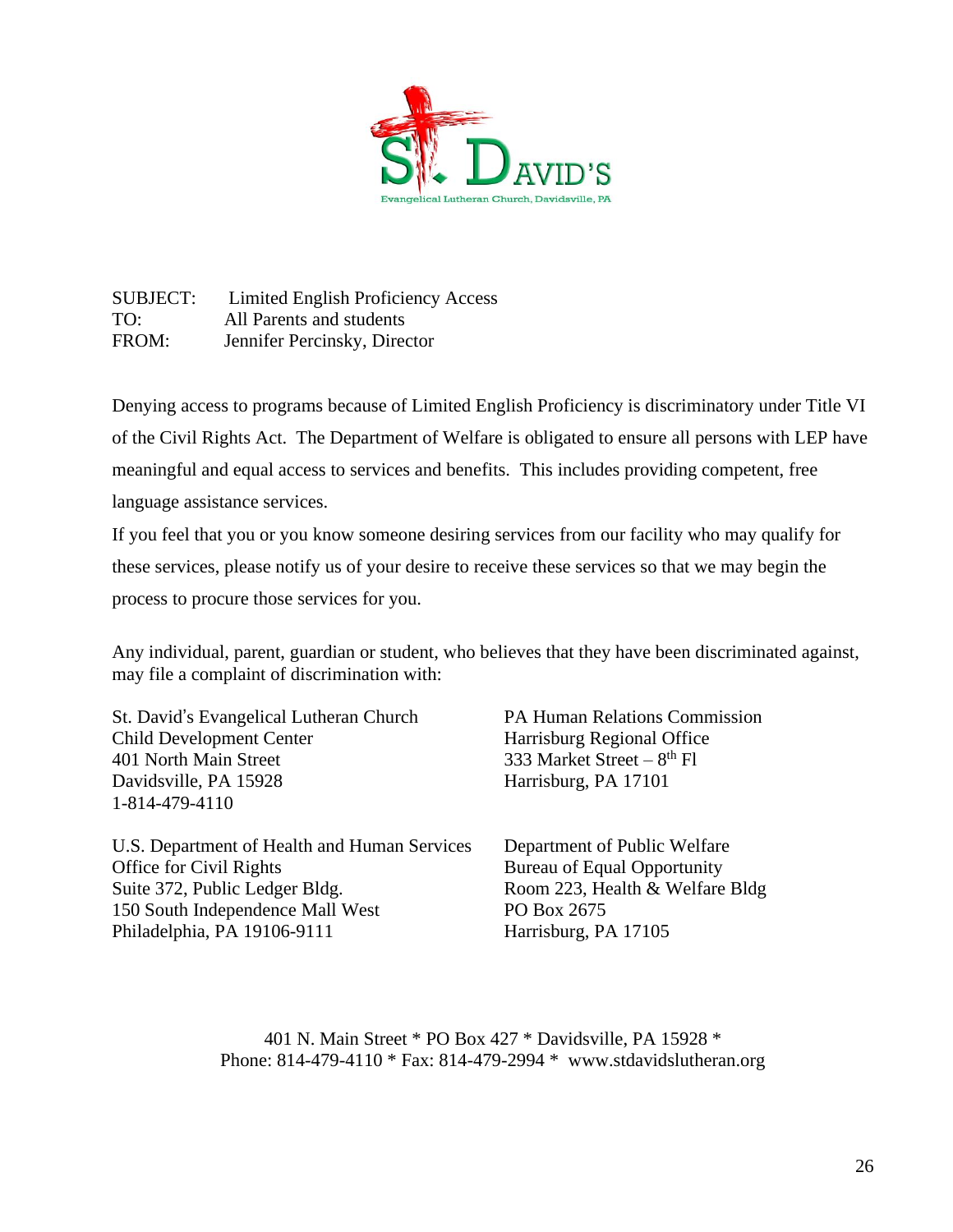

SUBJECT: Nondiscrimination in Services TO: All Parents and students FROM: Jennifer Percinsky, Director

Admissions, the provisions of services, and referrals of clients to *St. David's Learning Place* shall be made without regard to race, color, religious creed, disability, ancestry, national origin (including limited English proficiency), age, or sex. Program services shall be made accessible to persons with disabilities through the most practical and economically feasible methods available.

Any individual, parent, guardian or student, who believes that they have been discriminated against, may file a complaint of discrimination with:

Child Development Center Harrisburg Regional Office 401 North Main Street  $333$  Market Street –  $8<sup>th</sup>$  Fl Davidsville, PA 15928 Harrisburg, PA 17101 1-814-479-4110

U.S. Department of Health and Human Services Department of Public Welfare Office for Civil Rights Bureau of Equal Opportunity Suite 372, Public Ledger Bldg. Room 223, Health & Welfare Bldg. 150 South Independence Mall West PO Box 2675 Philadelphia, PA 19106-9111 Harrisburg, PA 17105

St. David's Lutheran Church PA Human Relations Commission

401 N. Main Street \* PO Box 427 \* Davidsville, PA 15928 Phone: 814-479-4110 \* Fax: 814-479-2994 \* www.stdavidslutheran.org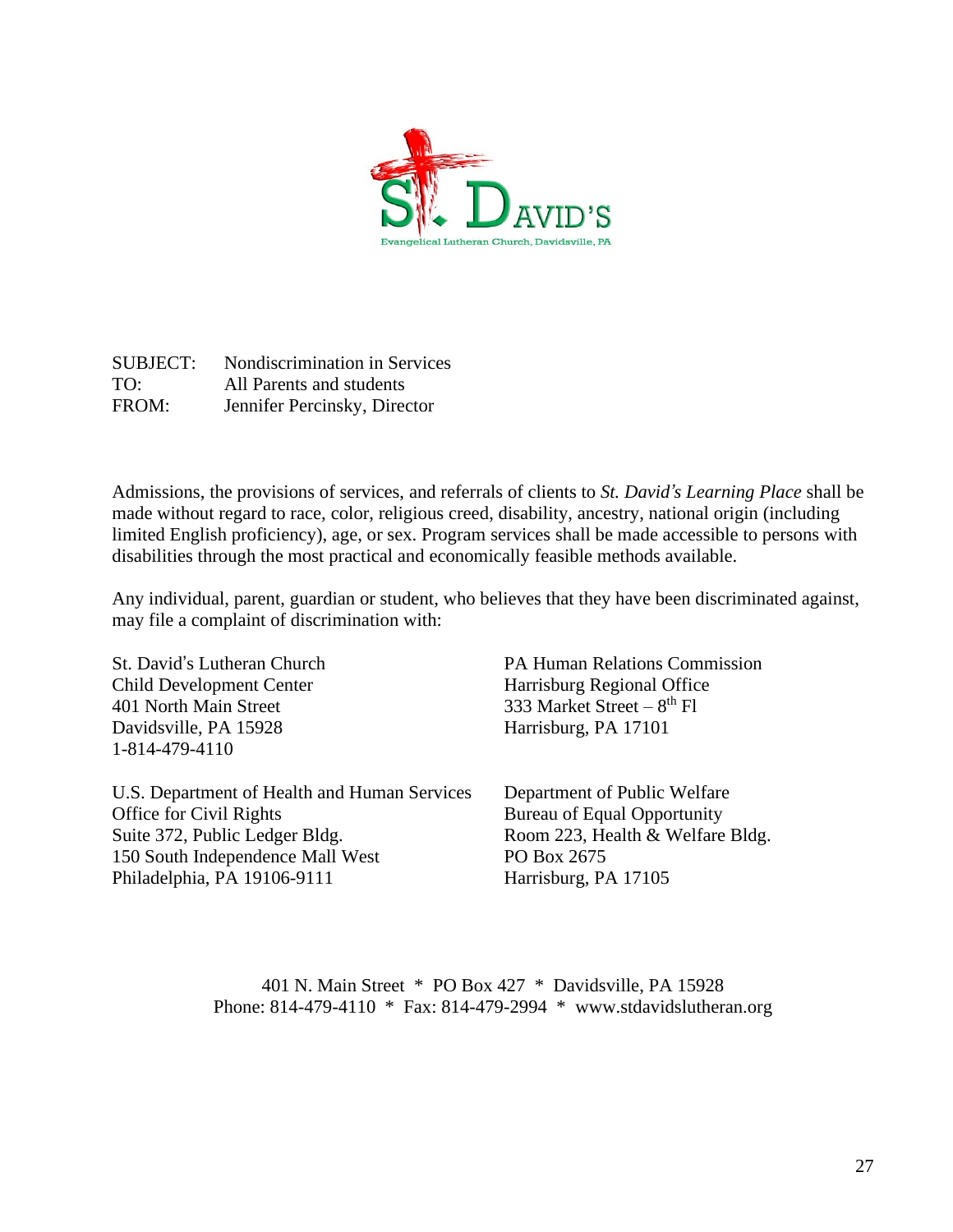

SUBJECT: Nondiscrimination Policy Statement Equal Employment Opportunity

TO: All Staff

FROM: Jennifer Percinsky, Director

An open and equitable personnel system will be established and maintained by St. David's Evangelical Lutheran Church. Personnel policies, procedures, and practices will be designed to prohibit discrimination on the basis of race, color, disability, ancestry, national origin (including limited English proficiency), age, or sex. Accommodations will be made for persons with disabilities through the most practical and economically feasible methods available.

Any employee, who believes that they have been discriminated against, may file a complaint of discrimination with any of the following:

St. David's Evangelical Lutheran Church PA Human Relations Commission Child Development Center Harrisburg Regional Office 401 North Main Street  $333M$ arket Street –  $8<sup>th</sup>$  Fl Davidsville, PA 15928 Harrisburg, PA 17101 1-814-479-4110

U.S. Department of Health and Human Services Department of Human Services Office for Civil Rights Bureau of Equal Opportunity Suite 372, Public Ledger Bldg. Room 223, Health & Welfare Bldg 150 South Independence Mall West PO Box 2675 Philadelphia, PA 19106-9111 Harrisburg, PA 17105

401 N. Main Street \* PO Box 427 \* Davidsville PA 15928 Phone: 814-479-4110 \* Fax: 814-479-2994 \* www.stdavidslutheran.org